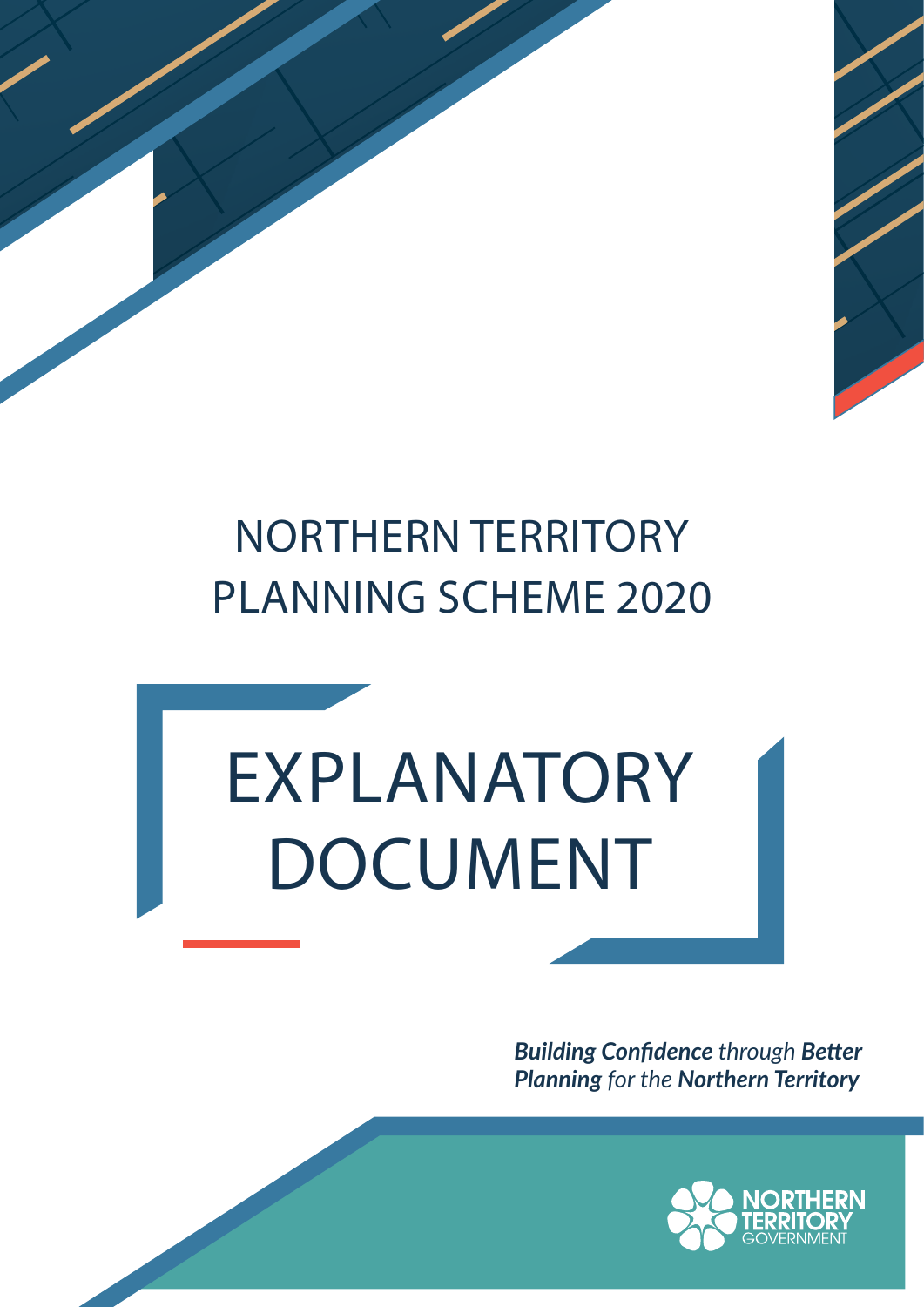# **Contents**

| 1. Introduction                                                        | $\mathbf 1$    |
|------------------------------------------------------------------------|----------------|
| 2. Structure of the new Northern Territory Planning Scheme             | $\overline{2}$ |
| What is being done                                                     | $\overline{2}$ |
| Why this change is needed                                              | $\overline{2}$ |
| <b>Proposed changes</b>                                                | $\overline{2}$ |
| <b>Part 1: Guidance</b>                                                | $\overline{2}$ |
| Part 2: Strategic Framework                                            | 3              |
| Part 3: Overlays                                                       | $\overline{4}$ |
| Part 5: Development Requirements (previously Part 4)                   | 6              |
| Part 6: Subdivision and Consolidation Requirements (previously Part 5) | $\overline{7}$ |
| Part 7: Aboriginal Communities and Towns (previously Part 6)           | $\overline{7}$ |
| <b>Schedules</b>                                                       | 8              |
| 3. Merit Assessable and Impact Assessable Development                  | 12             |
| What is being done                                                     | 12             |
| Why this change is needed                                              | 12             |
| <b>Proposed changes</b>                                                | 13             |
| 4. Issues Outside the Scope of this Amendment                          | 15             |
| 5. Progressing Existing Planning Applications                          | 15             |
| <b>Appendix A - Comparative Matrix</b>                                 |                |

**How to be involved**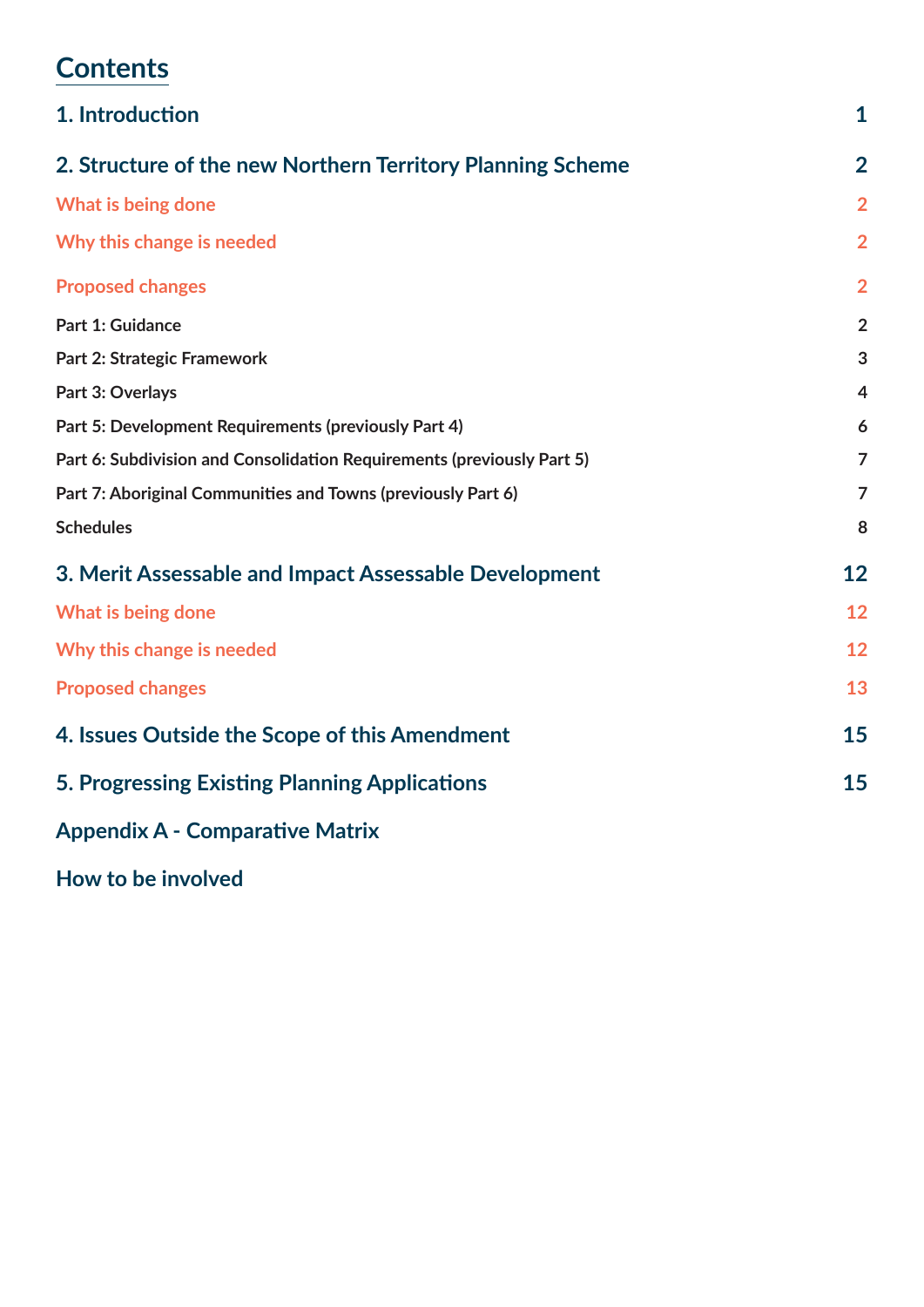# **1. Introduction**

The proposed Planning Scheme Amendment is to repeal the Northern Territory Planning Scheme in full and substitute it with the Northern Territory Planning Scheme 2020.

When the original Northern Territory Planning Scheme came into effect in 2007, it integrated 40 separate planning documents into a single scheme covering all zoned land in the Northern Territory (except Jabiru). Since then, the Scheme and the *Planning Act 1999* have been subject to numerous amendments.

In 2017, the NT Government began reviewing the Territory's planning system, including looking at how the Act and the Scheme operate. Three stages of public consultation have taken place, the most recent of which (October and November 2019) sought comment on the document *Draft Examples of Possible Changes to the Northern Territory Planning Scheme.*

The consultation has informed the draft Northern Territory Planning Scheme 2020. The amendments reflect changes to the *Planning Act 1999* that enhance the role of strategic planning in guiding decisions and future development, and aim to provide clearer and more accessible planning information.

Compared with the existing Scheme, the proposed new Northern Territory Planning Scheme is intended to:

- be less complex
- be easier for users to navigate
- more clearly identify all requirements and considerations relevant to a particular development and how they will influence the exercise of discretion by the consent authority
- introduce simplified processes for developments with reduced potential for adverse impact.

Although the new Scheme may look different, the zones and associated controls of development within it remain largely unchanged. The reasons for drafting a new Scheme are to:

- provide a framework to deliver the increased focus on the role of strategic planning
- remove duplication either within the Scheme or with other regulatory controls
- introduce a range of policy statements to clearly establish the basis for decisions
- provide a simplified assessment process for minor development that would be expected in a particular zone.

Some minor changes have also been required to enhance the benefits of:

- the move to a more merit based assessment process; and
- the influence of policy and the operation of the planning system.

These changes were outlined in *Draft Examples of Possible Changes to the Northern Territory Planning Scheme,* which was released for consultation concurrently with the draft Bill for amendments to the *Planning Act 1999* in October 2019. The concept was supported by industry and the community subject to further consideration of a draft of the revised scheme.

More comprehensive changes to the Scheme (such as changes to building densities, and minimum lot sizes) and those that may change development rights will need more time for detailed consultation and feedback. It is proposed that a further review of the Scheme will take place after the new structure has been established.

This document groups the proposed changes into two main categories:

- the structure of the new Scheme
- the introduction of Merit Assessable and Impact Assessable development.

At the end of this document is information on how you can be involved in this amendment process.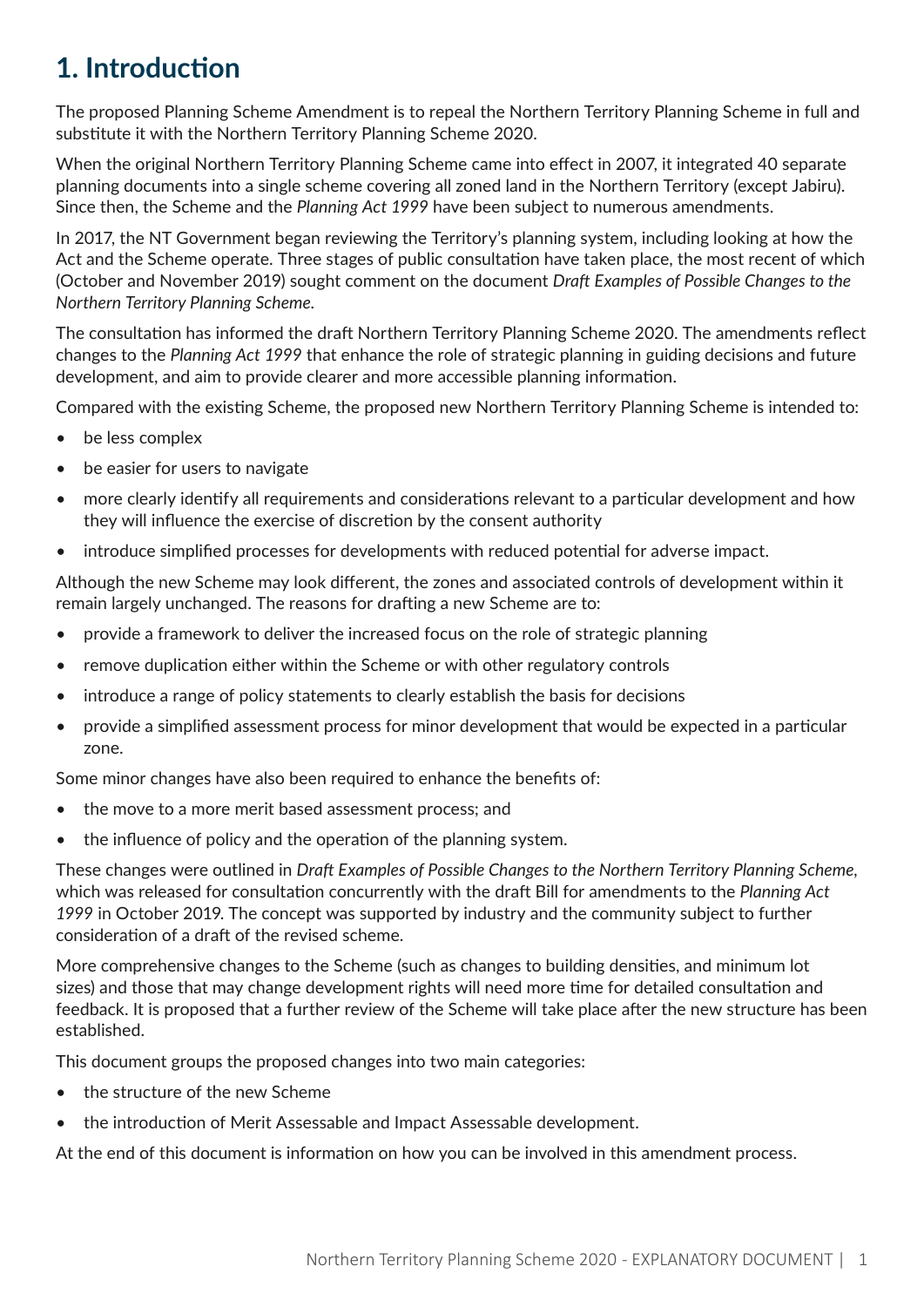# **2. Structure of the new Northern Territory Planning Scheme**

# *What is being done*

The scheme is being restructured to:

- clearly identify in logical groups the various components of the planning scheme that will influence decisions
- make the intent of the components clearer.

This will provide better support to achieving the Strategic Framework, outlined in Part 2 of this document, and good development outcomes. The changes to the Scheme accord with the clarification within the Act of the roles and function of various components of a planning scheme.

# *Why this change is needed*

The structure of the existing Scheme and layout of the zoning tables can make it hard to identify all the relevant requirements and considerations for a development. Additionally, the new structure is needed to sharpen the focus on the role and function of the Strategic Framework.

The restructure will make it easier to identify and understand the various components relevant to a proposed development, including the Strategic Framework, Overlays and Development Requirements.

## *Proposed changes*

The following sets out the new structure of the Scheme and explains the proposed changes and the purpose behind the changes.

### **Part 1: Guidance**

Part 1 has been expanded to provide greater direction on how the Scheme is to be used, how the different parts interact with each other, when consent is required and the circumstances in which the consent authority can apply discretion.

This approach clearly establishes the framework of matters that the consent authority must consider in making decisions relating development.

Part 1 also sets out the circumstances in which the consent authority can consider ancillary development that is not otherwise included in the definition of a defined use. For uses that are complementary and subordinate to the defined use, a simpler assessment process is established through changes to the ancillary development clause and the revision of some definitions. A more thorough assessment will be required for uses that may have an impact on adjoining land even if it is ancillary.

Clause 1.9 of the Scheme includes the full requirements for ancillary development.

### Proposed changes to the Scheme Purpose of the changes

### Part 1 sets out:

- the structure of the Scheme
- how the Scheme operates
- when consent is required
- the various components of the Scheme relevant to the exercise of discretion

To clarify:

- the overall operation of the planning system
- how the various components influence decisions (i.e. how they are used to inform the exercise of discretion).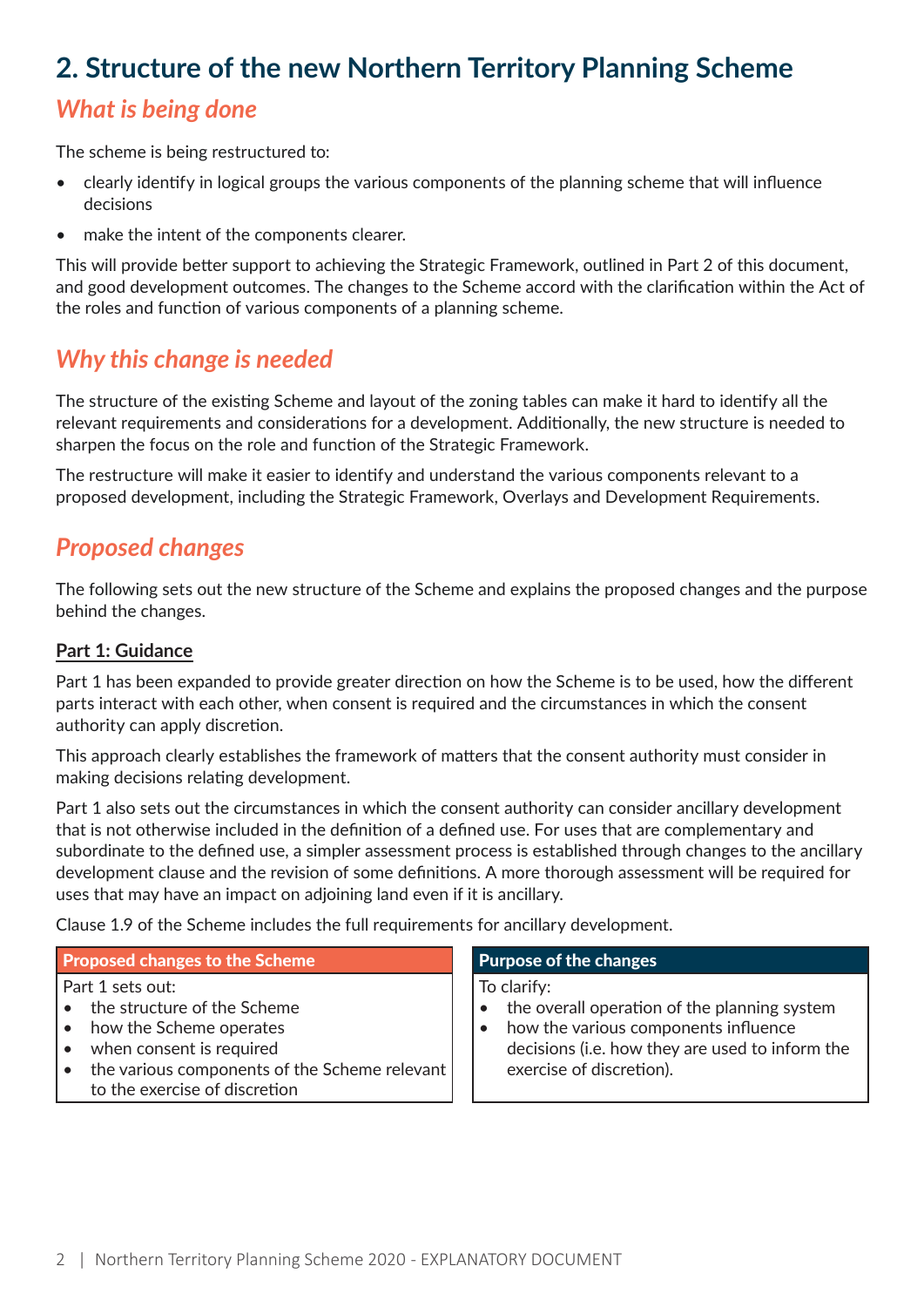### **Part 2: Strategic Framework**

Part 2 is based on best practice land use planning that holistically considers the social, environmental and economic contexts of an area. Early community involvement in the preparation of the strategic plans enhances their role in providing a valid framework for future decisions.

Strategic land use plans (i.e. regional, subregional and area plans) are the result of work by the Northern Territory Planning Commission undertaken jointly with the community, infrastructure providers and other government agencies to:

- identify the utilities, roads, housing and community infrastructure needed to accommodate population growth
- establish a long term vision for land use in the Territory and our communities
- recognise the needs and aspirations of different regions and local communities.

The Planning Amendment Bill 2020 seeks to define the role of strategic plans in the NT planning system to provide enhanced guidance for development, from simple and conventional to complex and innovative.

Part 2 clarifies the role of strategic policy to encourage better development outcomes and to inform decisions to ensure development responds to local circumstances and achieves the broader planning and development vision for the Territory.

Strengthening the role of strategic plans and policy to influence planning and development decisions will:

- facilitate better development outcomes
- allow the community, industry and government to anticipate future development and coordinate infrastructure provision
- provide clear guidance for land use planning decisions so they respond to the local context and environment, as well as the vision for the wider region
- enhance the community's contribution to the vision for their local area
- foster community confidence and understanding of planning processes through early engagement in strategic planning.

Documents included in the Strategic Framework are listed in Part 2, and will continue to be available online.

| <b>Proposed changes to the Scheme</b>                                                                                   | <b>Purpose of the changes</b>                                                                                                                                                     |
|-------------------------------------------------------------------------------------------------------------------------|-----------------------------------------------------------------------------------------------------------------------------------------------------------------------------------|
| Part 2 consolidates strategic policies and strategic<br>land use plans from what was Part 2, Part 8, and<br>Schedule 2. | To:<br>make it easy to identify all strategic plans and<br>policies within the Scheme<br>clarify how the various levels of plans and<br>policies inform and relate to each other. |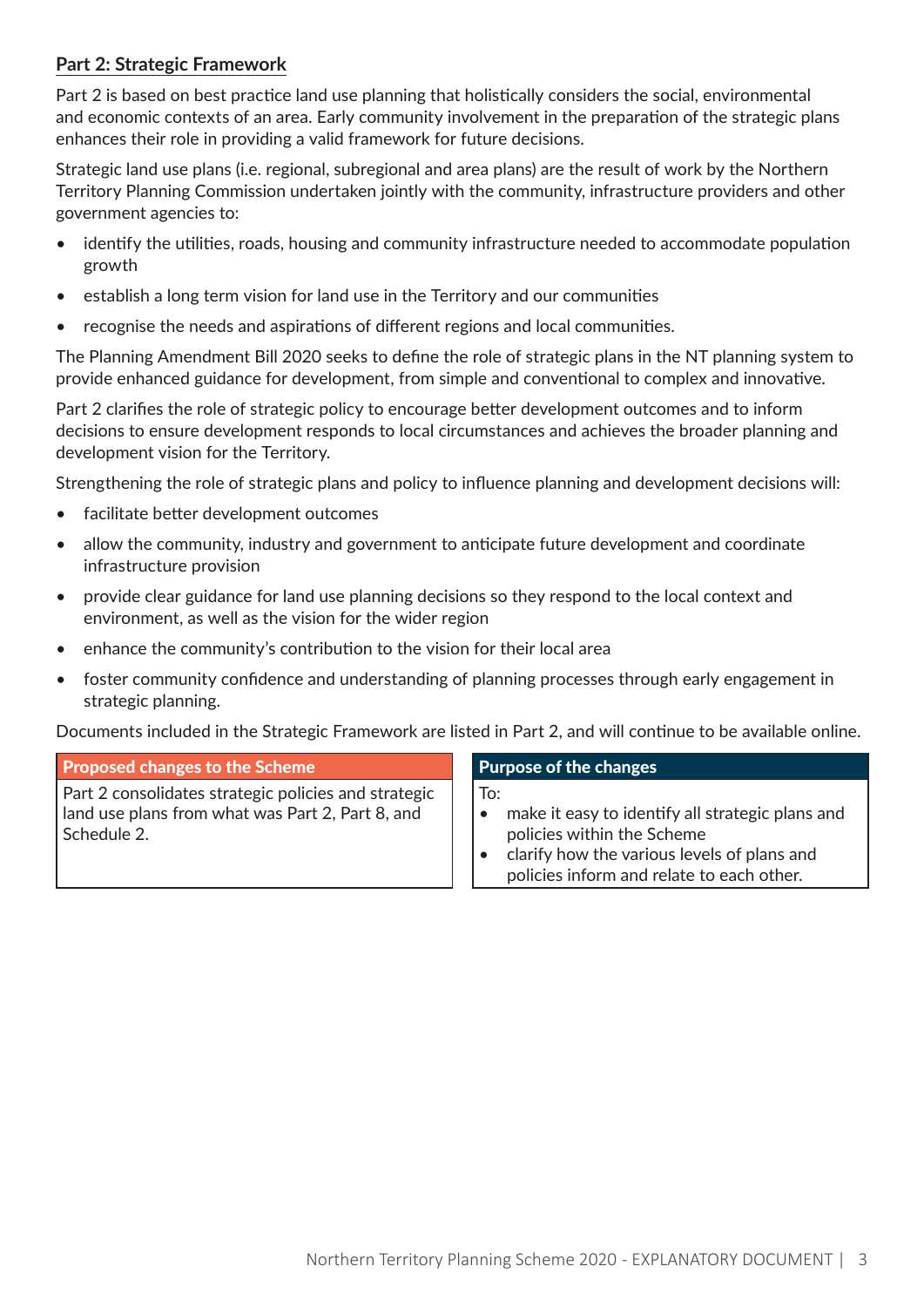### **Part 3: Overlays**

Part 3 introduces overlays, and will bring together and clearly identify specific requirements that have the potential to impact on the assessment category of particular development. The new format clearly articulates when the requirement applies and in what circumstances the consent authority can exercise discretion. It also details any additional requirements due to the nature of the constraint.

An example of an overlay and its potential impact is the LSF Land Subject to Flooding Overlay. This translates provisions in the existing Scheme such that, when land is subject to flooding, all uses require consent even if they would otherwise be permitted in a zone.

An Overlay may change the assessment category identified in the relevant Assessment Table. Where an Overlay specifically requires consent, the following level of assessment will apply to development:

- a. if shown as *Permitted* on the relevant assessment table in Part 4 it becomes *Merit Assessable;*
- b. if shown as *Merit Assessable* on the relevant assessment table in Part 4 it becomes *Impact Assessable*;
- c. all other development is *Impact Assessable*.

*Note: Section 3 of this document provides more information on Merit and Impact Assessable development.* 

| <b>Proposed changes to the Scheme</b>                                                                                                                                                                                            | <b>Purpose of the changes</b>                                                                                                                                                                                                       |
|----------------------------------------------------------------------------------------------------------------------------------------------------------------------------------------------------------------------------------|-------------------------------------------------------------------------------------------------------------------------------------------------------------------------------------------------------------------------------------|
| Overlays in the new Part 3 present general devel-<br>opment requirements (found in the current Part<br>4 Performance Criteria) that relate to land con-<br>straints (e.g. flooding, storm surge and proximity to<br>an airport). | To clearly identify all requirements relevant to par-<br>ticular developments by:<br>making them easier to find within the Scheme<br>clarifying that overlay requirements sit above<br>and in addition to the zone-related require- |
| Overlays may change the assessment category<br>and/or apply additional requirements to a develop-<br>ment irrespective of the underlying zone.                                                                                   | ments in later parts of the Scheme.                                                                                                                                                                                                 |
| Areas affected by an overlay will be mapped, and<br>each overlay will include:                                                                                                                                                   |                                                                                                                                                                                                                                     |
| a purpose statement                                                                                                                                                                                                              |                                                                                                                                                                                                                                     |
| administration statements                                                                                                                                                                                                        |                                                                                                                                                                                                                                     |
| the specific requirements associated with the<br>overlay.                                                                                                                                                                        |                                                                                                                                                                                                                                     |

### **Part 4: Zone Purposes, Maps and Assessment Tables (previously Part 3)**

The zone purpose statements have been revised to more clearly convey what the zone is trying to achieve. The zone purpose is now supported by specific outcomes that provide more detail on the look and function of the zone, including preferred developments and criteria around when other development may be acceptable. The zone purpose and outcomes will support decision making for both development and rezoning.

In response to the evolving complexity of residential options and to better reflect the type of development expected within particular zones, two zones will have new names:

- *• Zone SD (Single Dwelling Residential) becomes Zone LR (Low Density Residential)*
- *• Zone MD (Multiple Dwelling Residential) becomes Zone LMR (Low-Medium Density Residential).*

These changes acknowledge the distinction between a zone intended to accommodate separate houses on individual lots, and a zone intended to accommodate a range of housing types. The focus of Zone LMR is for single dwellings on smaller individual lots and the integrated development of a number of dwellings on a single lot.

Zoning maps and land information databases will be updated to reflect the revised names.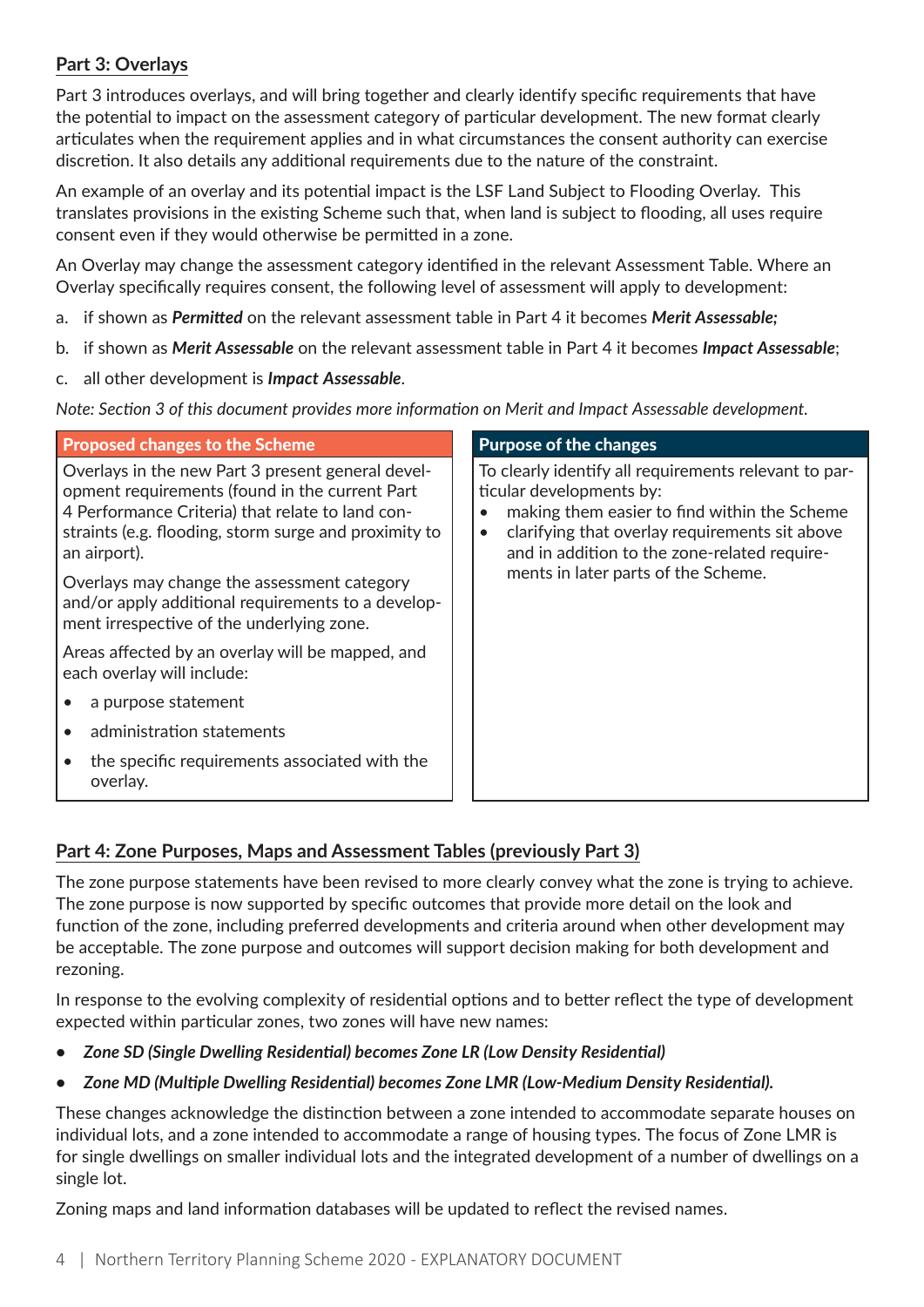The zone purpose statements for Commercial, Service Commercial and Light Industrial zones have been revised to clarify where particular development should be established. New zone outcomes further support these changes. The changes are needed to address deficiencies in the way the planning system provides for and responds to changing needs of different commercial and industrial sectors. Clarifying the look and feel of the zones, particularly the Service Commercial and Light Industrial zones, will also assist in guiding the location of future investment and employment. This will ensure the supply of land for retail, commercial and industrial activities is located to maximise the benefits of truly mixed use centres and the delivery of cost-effective public transport.

Section 3 of this document discusses the minor changes to the provisions of particular zones.

Each zone purpose and set of outcomes is accompanied by an assessment table, which is a more detailed version of the existing zoning tables. The assessment tables will comprehensively identify:

- all overlay and development requirements for all permitted and assessable development within a particular zone
- whether or not undefined uses may be considered within that zone.

The steps will be as follows:

- a. identify which defined use in Schedule 2 applies to the development, or if the proposed development is not listed
- b. establish which zone the site is in, and identify any overlays or components of the strategic framework that may be relevant to the proposed development and the site (this function will be available through a new online mapping tool)
- c. refer to the relevant assessment table to identify:

i. the assessment category applicable to the defined or undefined use

ii. any overlay requirements that may be relevant to the site of the proposed development and that may change the assessment category

iii.any relevant development requirements.

Schedule 2 (Definitions) is a list of defined terms to assist in interpreting the Scheme.

The diagram below summarises the information that will be included in the new assessment table. More information on Merit Assessable and Impact Assessable categories is in Section 3 of this document.

### ASSESSMENT TABLE – ZONE XY – Xxxxxxxxx Yyyyyyyyyy

| <b>Defined Use</b>                                                    | Assessment<br>Category                                                                                                             | <b>Overlays</b>                                                         | <b>General</b><br><b>Development</b><br><b>Requirements</b>                          | <b>Specific</b><br><b>Development</b><br><b>Requirements</b>                                                      |
|-----------------------------------------------------------------------|------------------------------------------------------------------------------------------------------------------------------------|-------------------------------------------------------------------------|--------------------------------------------------------------------------------------|-------------------------------------------------------------------------------------------------------------------|
| Defined uses found in<br>Schedule 2 will be listed<br>in this column, | The applicable<br>assessment category<br>(Permitted, Merit<br>Assessable or Impact<br>Assessable) will be listed<br>in this column | Any overlays that may be<br>applicable will be listed in<br>this column | All relevant general<br>development<br>requirements will be listed<br>in this column | Additional development<br>requirements that apply<br>to specific developments<br>will be listed in this<br>column |
| All other uses defined in<br><b>Schedule 2 (Definitions)</b>          | Prohibited                                                                                                                         |                                                                         |                                                                                      |                                                                                                                   |
| Any use not defined in<br><b>Schedule 2 (Definitions)</b>             | The applicable<br>assessment category<br>(Impact Assessable or<br>Prohibited) will be listed<br>here                               |                                                                         |                                                                                      | Part 2, Part 3, Part<br>4, and Part 5 of this<br><b>Planning Scheme</b>                                           |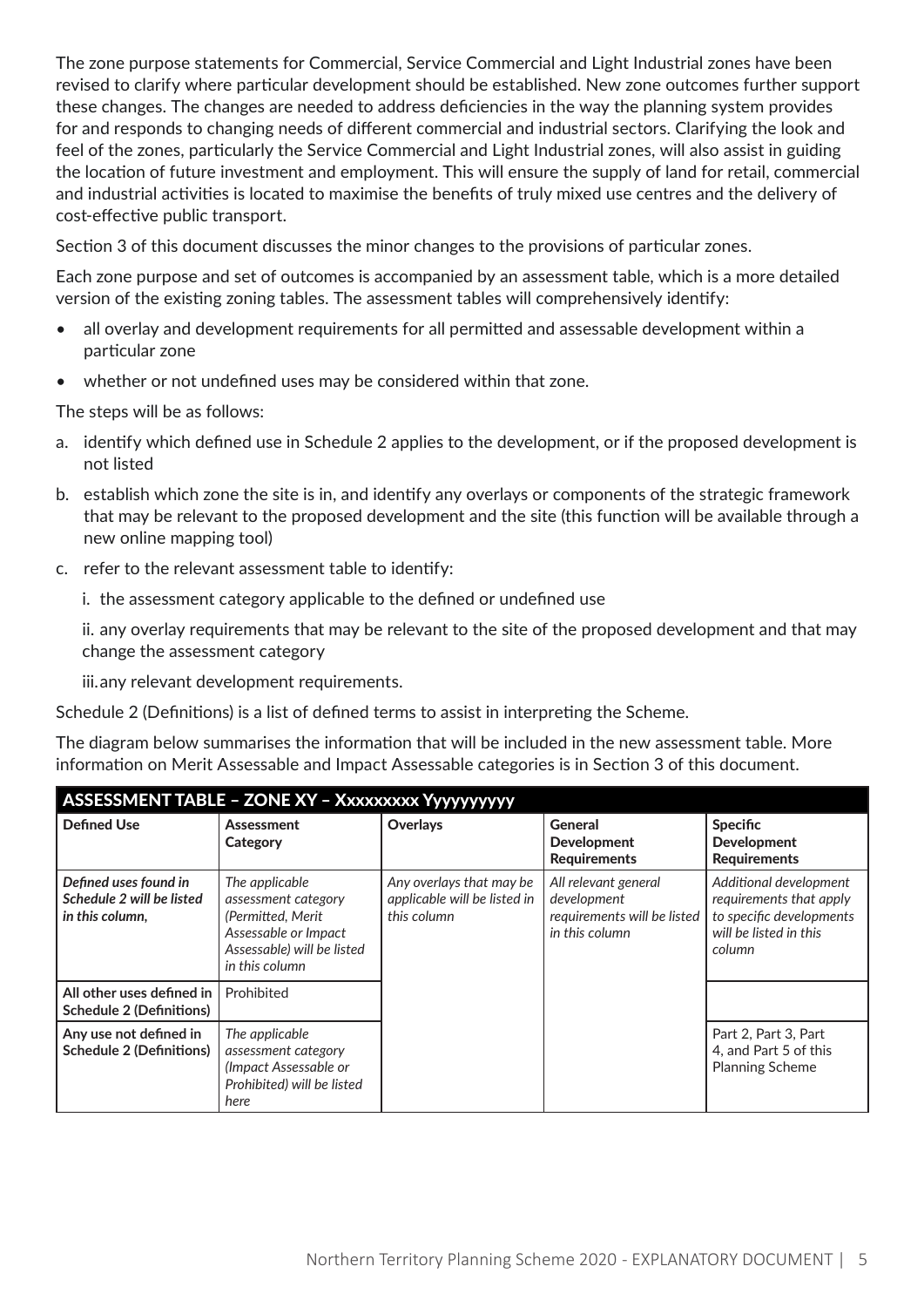### Proposed changes to the Scheme Purpose of the changes

Part 4 enhances the presentation and details around zones by:

- making the purpose for each zone clearer
- introducing outcomes that describe how the purpose of the zone can be achieved
- improving assessment tables to identify the category of assessment and all development requirements relevant to each defined use.

To:

- clarify how each zone is expected to look and function to inform consideration of whether the scale and location of an Impact Assessable development is appropriate in a particular zone
- make it easier to identify all requirements of the Scheme that may apply to a defined use in the zone.

Provisions relevant to land within specific use zones will continue to be identified in a Schedule.

### **Part 5: Development Requirements (previously Part 4)**

Part 5 lists numerous development requirements (previously called performance criteria) that establish criteria that inform the manner in which development may be undertaken. They are divided into two categories:

- general development requirements, which are relevant to a broad range of uses
- specific development requirements, which are relevant to one or a small set of related uses.

Restructuring the development requirements is an important component of the new scheme. It is necessary to replace the reliance on 'special circumstances' that guide the decision making of the consent authority and to allow for variations to requirements. The robust framework established in the new Scheme, including the integration of strategic planning and the restructured development requirements, will now allow the exercise of discretion by the consent authority to be more responsive to specific sites and proposals. This will establish a clear basis for decisions rather than simply relying on 'special circumstances', for which the existing scheme provides no specific benchmarks or guidance. Establishing parameters to guide and inform decisions addresses community concerns in relation to the lack of transparency around decision making.

An example of the new format for development requirements, including those for overlays and subdivision and consolidation, is below.

### 1.2.3 Development Requirement Title

Purpose What the requirement is trying to achieve

### Administration

- 1. Whether a variation to the requirement can be considered and under what circumstances
- 2. Any other matters that will assist the consent authority in applying the requirements

### Requirements

3. The minimum standards and measures against which development is assessed

The new scheme introduces a number of new specific development requirements. These will provide more clarity and direction for uses currently identified but lacking requirements to guide decision making and for new defined uses discussed below under definitions.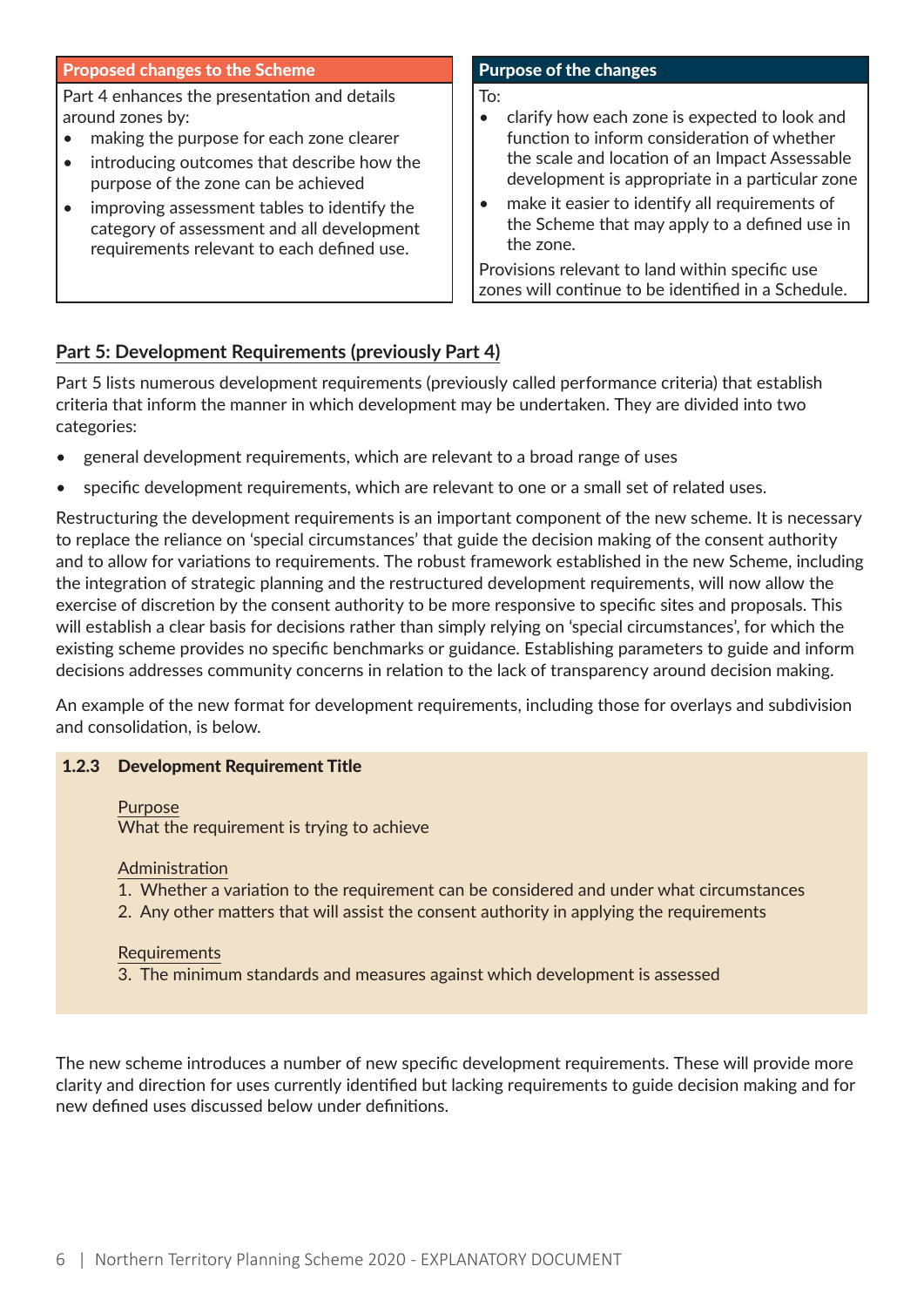### The new requirements include:

- car wash
- club
- emergency services facility
- food premises
- home based business
- leisure and recreation
- markets
- motor body works and motor repair station

### Proposed changes to the Scheme Purpose of the changes

Part 5 enhances the presentation and details of development requirements by:

- making the purpose for each development requirement clearer and more meaningful
- providing specific guidance on the administration of each development requirement, including whether a variation can be considered and under what circumstances
- setting out the standard requirements for a particular development
- amalgamating infrastructure requirements from the previous Part 7 into this part alongside all other development requirements.
- nightclub entertainment venue, bar-public, and bar-small
- exhibition centre, place of assembly and place of worship
- residential care facility
- rural development
- shopping centre.

To:

- enhance community understanding about what each requirement is intended to achieve
- provide clearer guidance for the consent authority and the community on how the exercising of discretion, particularly for variation of a development requirement is to be considered.

### **Part 6: Subdivision and Consolidation Requirements (previously Part 5)**

Part 6 also applies the new development requirement format. The subdivision requirements have been clearly grouped according to which zones they apply to, and structured to more logically follow each other. Additionally, a development requirement for the consolidation of land has been introduced to provide clear direction on which requirements of the Scheme are to be applied.

### Proposed changes to the Scheme **Purpose of the changes**

Part 6 enhances the presentation and details of subdivision and consolidation requirements that is consistent with other updated requirements in the scheme.

To maintain a consistent format with other requirements in the Scheme and:

- enhance understanding about what the subdivision requirements are intended to achieve
- provide clearer guidance for the consent authority when exercising discretion.

### **Part 7: Aboriginal Communities and Towns (previously Part 6)**

| <b>Proposed changes to the Scheme</b>       | <b>Purpose of the changes</b>                                                                                                                                                                                                                                                        |
|---------------------------------------------|--------------------------------------------------------------------------------------------------------------------------------------------------------------------------------------------------------------------------------------------------------------------------------------|
| The content of this Part remains unchanged. | Conversations around streamlining planning<br>processes in Aboriginal communities and towns are<br>ongoing. The outcomes of these discussions will be<br>incorporated into the Planning Scheme and will be<br>further considered to ensure the best outcomes for<br>the communities. |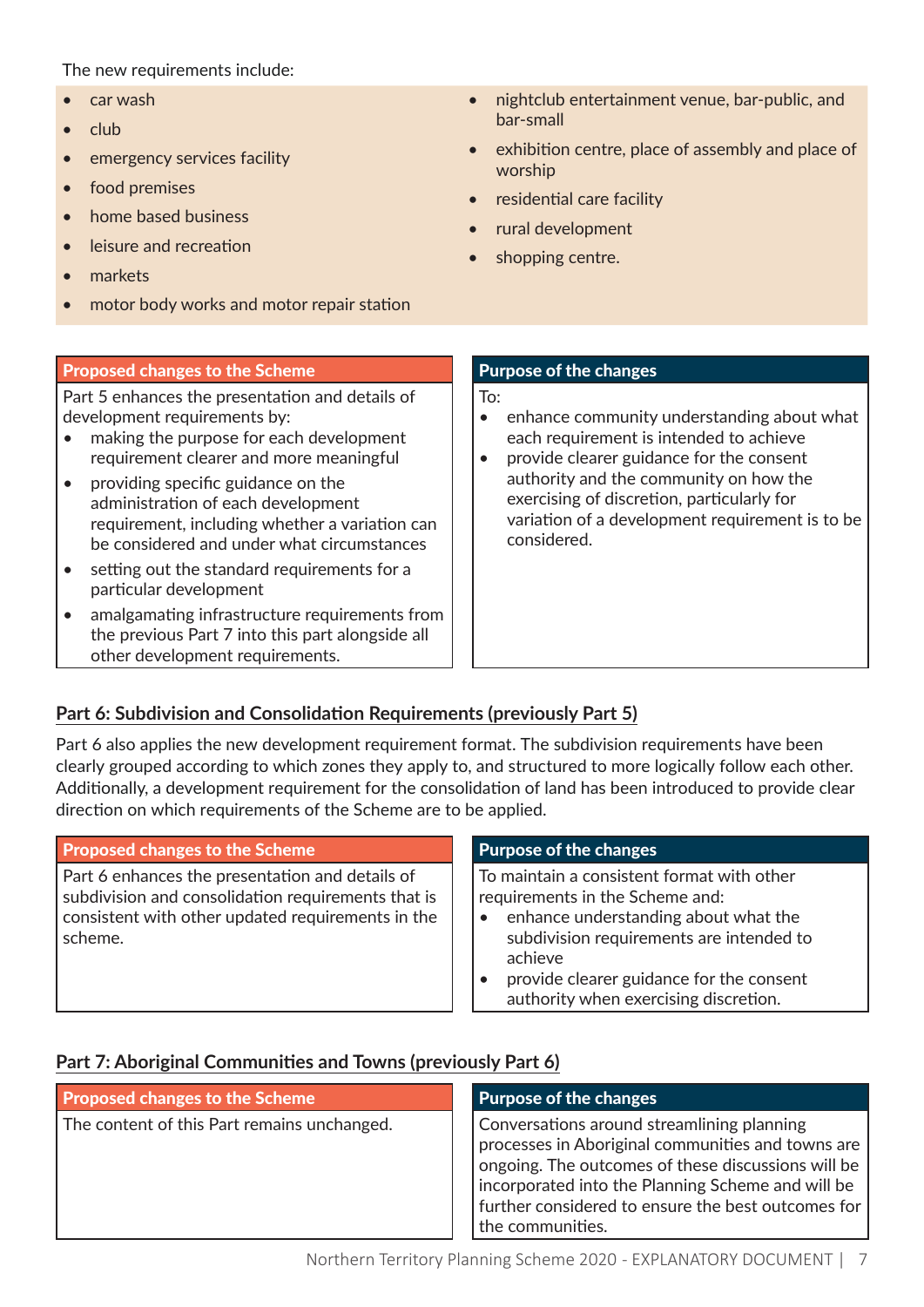### **Schedules**

### *Definitions (previously in Part 1)*

Definitions have been split into defined uses and general definitions that set out the meaning the scheme assigns to each term. Some new definitions have been added and some existing definitions have been reviewed. The intention is to maximise the benefits of the streamlining of processes within the planning system, particularly within the context of the introduction of Merit and Impact assessment. As discussed in more detail in Section 3, the distinction between Merit and Impact assessment provides for simplified assessment of developments that would be expected on any site in a zone.

In some instances, a term has been amended but the use being defined remains the same. For example, 'single dwelling' is now 'dwelling-single'. This change allows all uses that can be associated with a dwelling – e.g. dwelling-community residence (previously group home) and dwelling-caretakers (previously caretaker's residence) – to be grouped together, making it easier to navigate the Scheme and identify all requirements relevant to a particular use.

The following defined uses or definitions have been amended:

- caravan park
- car park
- child care centre
- clearing of native vegetation
- club (licensed club)
- dwelling-caretakers (caretaker's residence)
- dwelling-community residence (group home)
- dwelling-independent (independent unit)
- dwelling-multiple (multiple dwelling)
- dwelling-single (single dwelling)
- education establishment
- food premises restaurant (restaurant)
- home based business (home based contracting, home based occupation, home based visitor accommodation, medical consulting rooms)
- hospital

- The following defined uses are being introduced:
- bar-public
- bar-small
- car wash
- dwelling-group
- emergency services facility
- exhibition centre
- food premises cafe/takeaway
- hotel/motel (hotel and motel)
- industry-general (general industry)
- industry-light (light industry)
- industry-primary (rural industry)
- leisure and recreation
- office
- place of worship
- plant nursery
- residential care facility (supporting accommodation)
- rooming accommodation (hostel)
- service station
- shop
- showroom sales
- stables
- food premises fast food outlet
- market
- nightclub entertainment venue
- place of assembly
- renewable energy facility
- shopping centre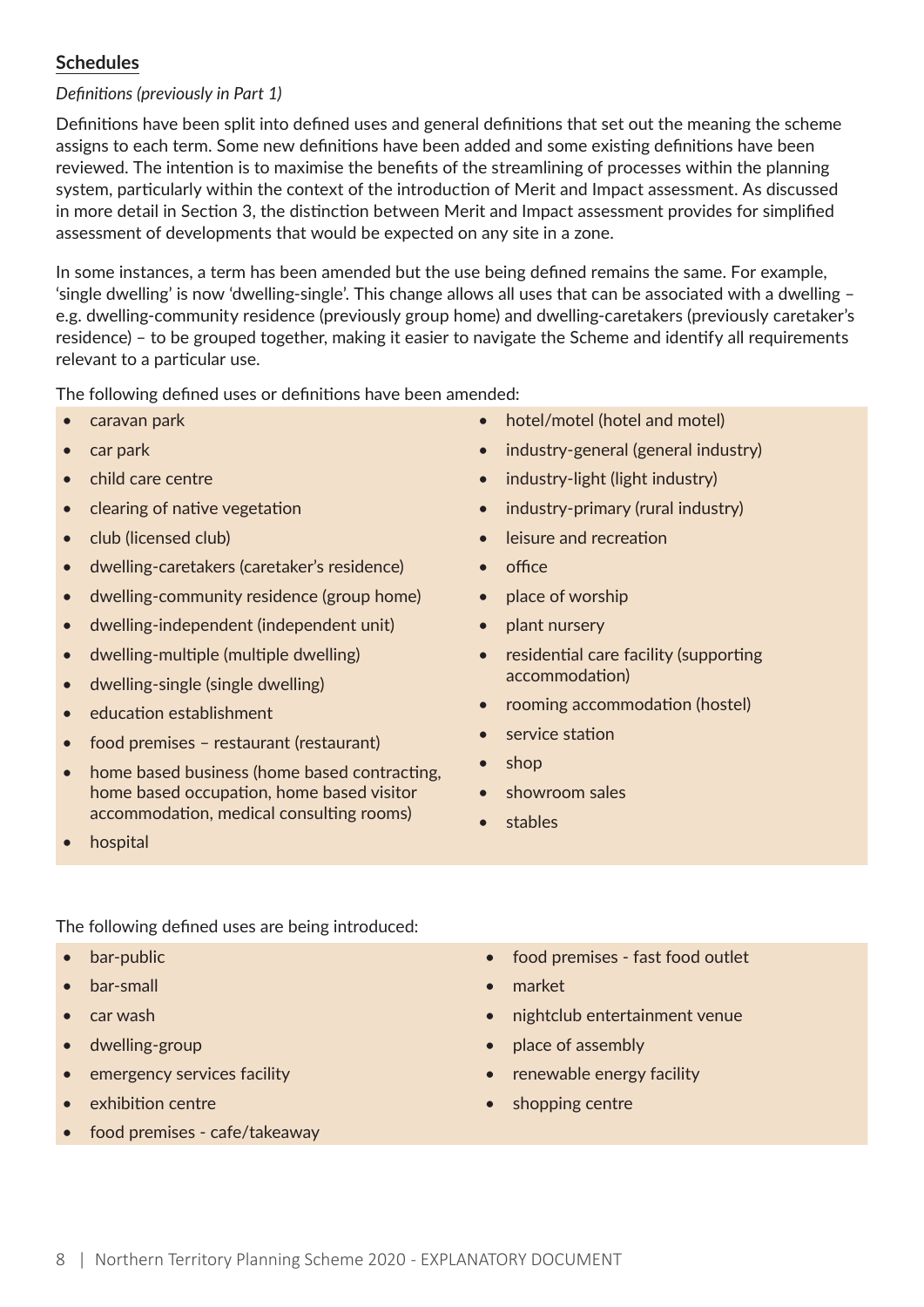Some terms have been amended and the use being defined also amended to provide for more streamlined assessment in some zones. For example, a 'licensed club' is now a 'club'. The current definition only applies to a facility that requires a liquor licence. The new definition allows for premises that may or may not include the sale of liquor. This change in definition, in association with new development requirements, allows for simplified approval processes in zones where such facilities would be appropriate such as commercial zones and organised recreation zones.

To simplify the process around consideration of ancillary uses some definitions have been amended to include those uses that would normally be associated with the use. For example, the definition of caravan park now specifically provides for an office, café/takeaway or shop when these facilities are provided for the use of occupants.

In some instances, existing terms and definitions have been amalgamated. For example, 'home based business' combines the four previous different home based uses (home based contracting, home based occupation, home based visitor accommodation and medical consulting rooms). The requirements associated with these uses are similar and repetitive; amalgamation clearly establishes what must be considered in relation to a proposal for home based business activities.

Recognising that common usage of the term 'hotel' has changed over time to now represent commercial accommodation rather than a licensed premises, 'hotel' and 'motel' have been amalgamated to 'hotel/motel' to refer only to accommodation, and new definitions of 'bar-public' and 'bar-small' introduced to refer to standalone commercial licensed premises. This amendment will allow for simplified assessment processes for small licensed premises in commercial zones where such facilities are to be expected.

Within the context of licensed premises, a new definition of nightclub entertainment venue has been introduced. Under the existing scheme, this use is undefined and therefore requires consent anywhere. The inclusion of this definition will allow the introduction of specific development requirements and simplified assessment for such facilities in the central business zone.

In some cases, existing definitions have been further refined into multiple categories. The term 'restaurant' previously covered all types of food service premises from small coffee shops and kiosks, 24-hour fast food outlets, to large restaurants. The breadth of this definition meant that consent was always required in any zone. To differentiate between the different impacts of these types of establishments, three new terms are being introduced:

- food premises-café/takeaway
- food premises-fast food outlet
- food premises-restaurant.

This will enable simplified assessment of small scale facilities in zones where they would be expected. It will allow more detailed assessment of larger uses that have the potential to adversely impact on the expected amenity in a particular zone.

A number of new definitions have been included to provide better guidance around a range of currently undefined uses. The status of a use as undefined currently means it is automatically a discretionary use. The absence of any provisions within the Scheme to guide consideration of such proposals creates concern about the transparency and accountability of the overall planning system. New definitions include emergency services facility, exhibition centre and place of assembly. These definitions will streamline assessment processes for uses less likely to have detrimental impacts.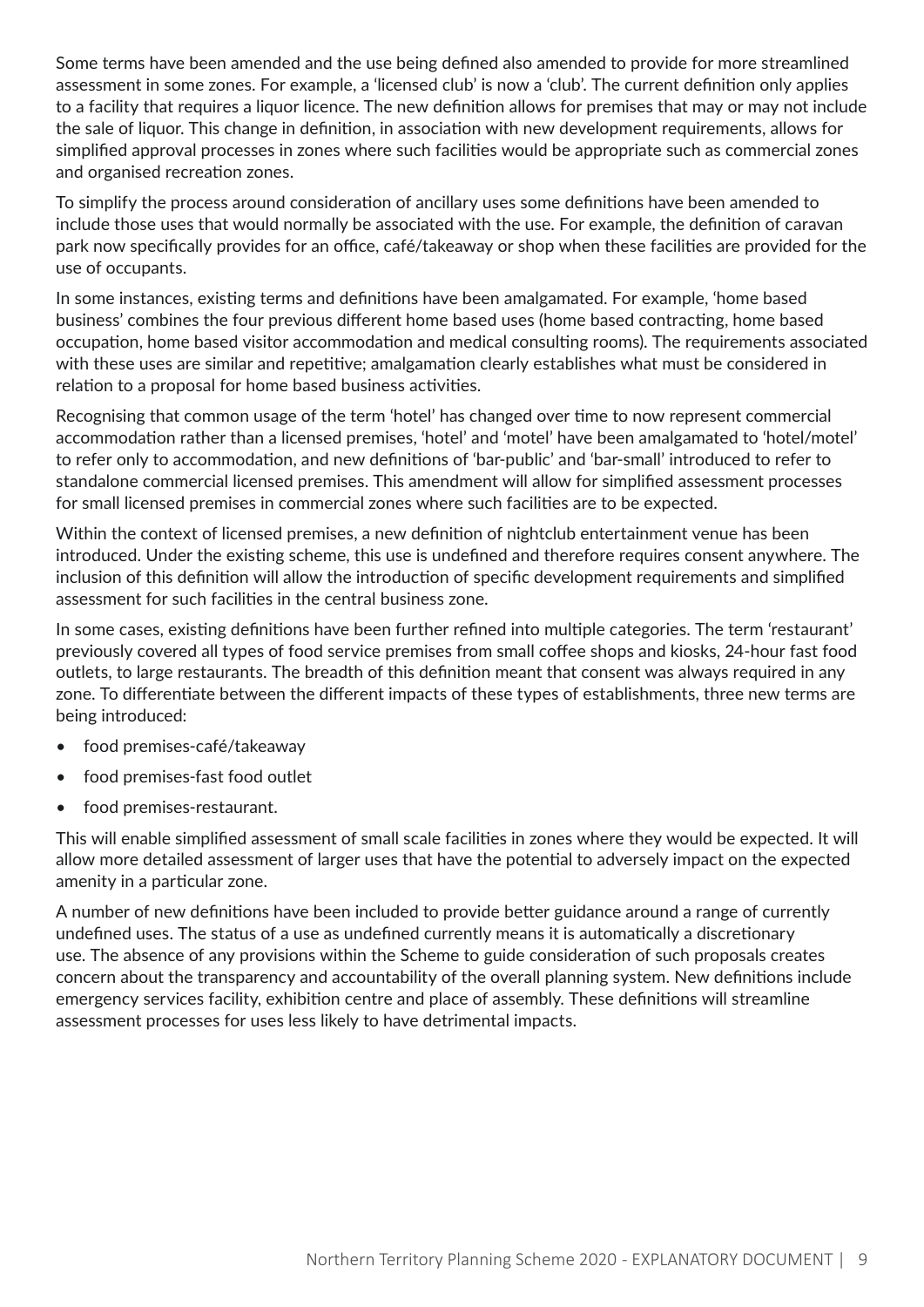Definitions associated with signs and domestic livestock have been removed. The Local Government Act 2008 gives local authorities the ability to create and enforce bylaws for a range of matters, including the control of signs and domestic animals. Given that these powers are a legitimate function of local authorities, duplicating such controls in the Scheme creates additional red tape for the community and creates confusion as to the responsible body.

A local authority is currently responsible for any signage within its local road network; therefore it is considered appropriate that control of all signage be devolved to local government.

The definition of domestic livestock was originally introduced to address concerns in relation to the keeping of livestock on rural lots. The provisions have been used only very rarely. Situations in which there are environmental or animal welfare impacts are more appropriately dealt with under other legislation.

The following general definitions are being introduced or amended:

- access
- active street frontage
- ancillary
- Australian Noise Exposure Forecast (ANEF)
- building height
- common building boundary
- fully screened
- heritage place
- industry

The full list of terms and definitions is at Schedule 2.

### *Exceptions (previously in Part 1).*

Exceptions to the requirements of the Scheme can be permanent or time limited, and are often difficult to interpret.

The new Scheme removes exceptions that no longer apply due to their period of validity expiring and includes others as specific development requirements in the relevant sections of the Scheme.

The following exceptions will be incorporated into Part 5 as specific development requirements:

- 1.3 (2)(w) allowing the expansion of existing permitted uses in Zones LI and GI
- 1.3 (2)(x) allowing the expansion of existing permitted uses in Zones CB, C, SC and TC
- 1.3 (2)(y) allowing an extension, ancillary outbuilding, carport, pergola or a shade sail in association multiple dwellings in Zones SD, MD, MR, HR, CV and CL
- 1.3 (2)(ae) allowing al fresco dining in Zone CB in the Municipality of Darwin that is established prior to 18 June 2020.

*The full list of exceptions is at Schedule 4.*

- loading bay
- mining activity
- net floor area
- outbuilding
- primary use
- public open space
- residential building
- temporary use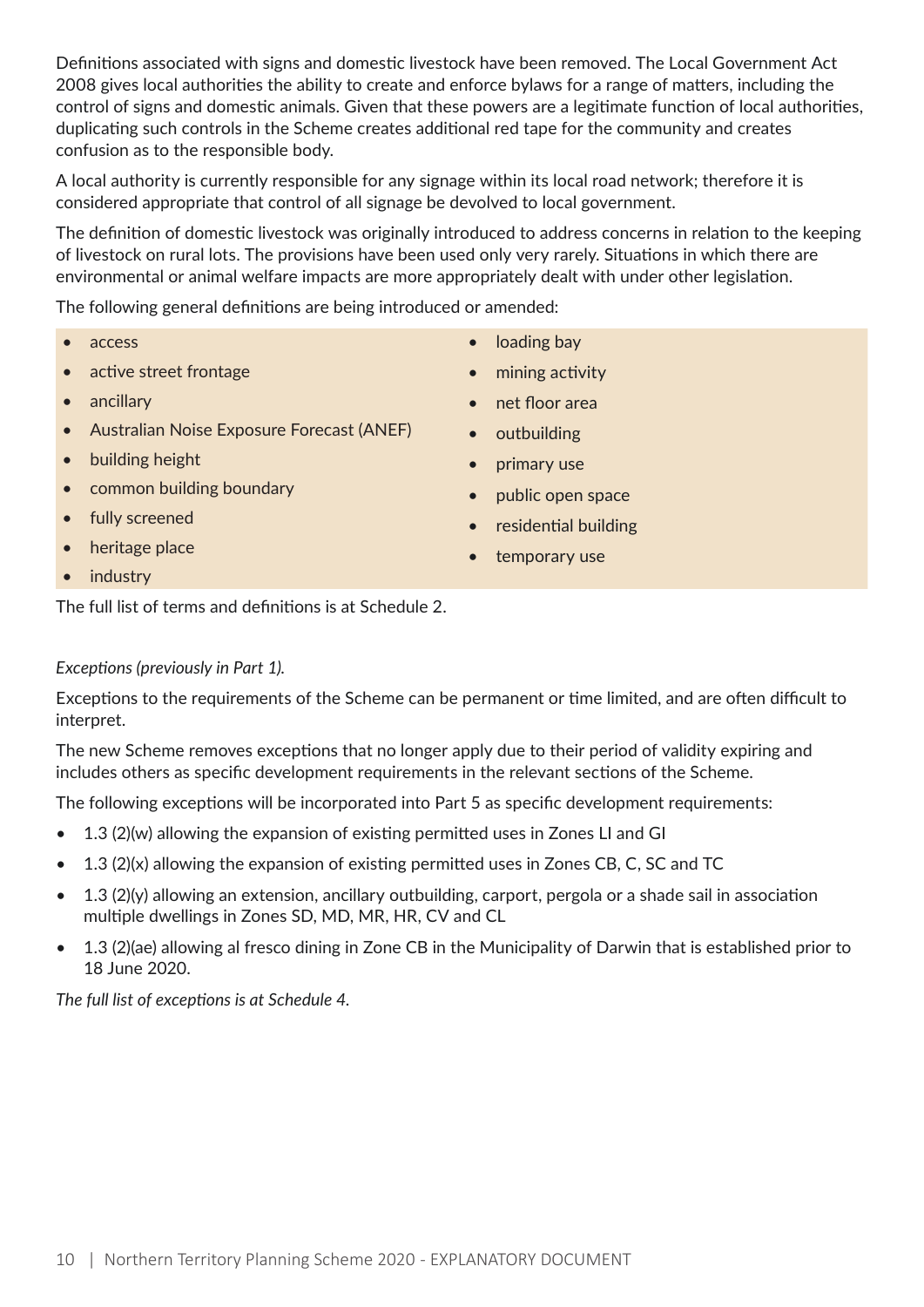### *Specific Use Zones*

A provision in the amended Act will allow existing Specific Use Zones to continue to apply for a transition period of five years. This means the current requirements of the Specific Use Zones will continue to apply and development in these zones will be assessed under the previous Act and Scheme until they can be reviewed and updated to the format of the new Scheme.

Any Specific Use Zones introduced after the commencement of the new Scheme will be in the new format and assessed under that Scheme.

| <b>Proposed changes to the Scheme</b>                                                                                              | <b>Purpose of the changes</b>                                                                                 |
|------------------------------------------------------------------------------------------------------------------------------------|---------------------------------------------------------------------------------------------------------------|
| Interpretative provisions and administrative<br>guidelines are reorganised into Schedules in the<br>back of the Scheme, including: | Moving these details into Schedules will make<br>the main parts of the Scheme easier to read and<br>navigate. |
| definitions                                                                                                                        |                                                                                                               |
| exceptions                                                                                                                         |                                                                                                               |
| <b>Specific Use Zones</b>                                                                                                          |                                                                                                               |
| list of communities and towns to which Part 7<br>applies                                                                           |                                                                                                               |
| guidance documents                                                                                                                 |                                                                                                               |
|                                                                                                                                    |                                                                                                               |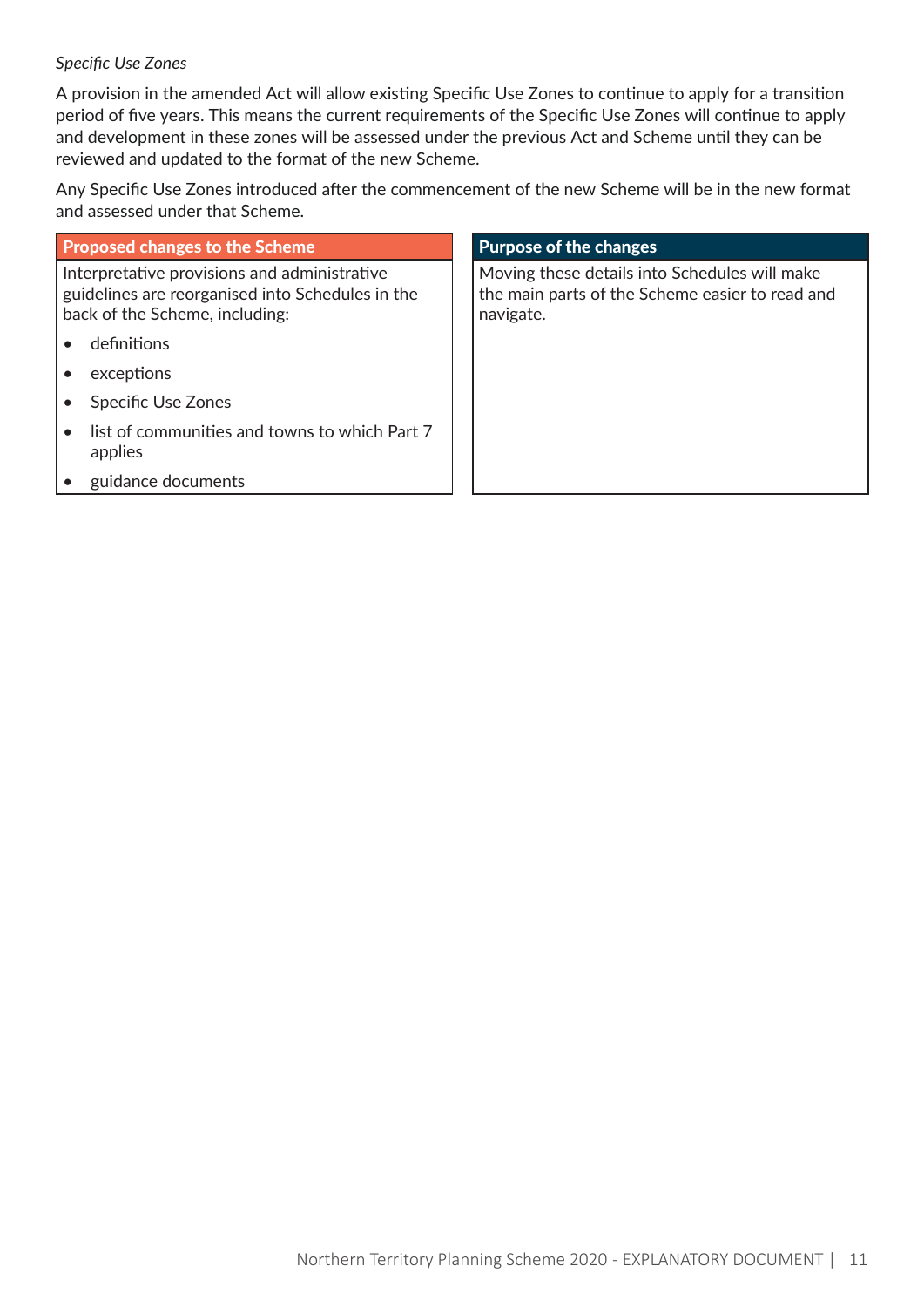# **3. Merit Assessable and Impact Assessable Development**

# *What is being done*

'Discretionary' development is being separated into two assessment categories:

- **• Merit Assessable**  development that is considered likely to achieve the purpose of a zone if it meets all relevant development requirements. If the proposal does not meet a development requirement, site specific guidance in a relevant Area Plan can be considered when determining whether it is appropriate to vary the requirement within the context of the purpose of the development requirement
- **• Impact Assessable**  development that may be suitable to establish in a zone depending on the site suitability, surrounding development, the scale and intensity of the proposed development, and whether adverse impacts can be managed. Impact Assessable development must be considered within the context of the zone purpose and outcomes, and any relevant component of the Strategic Framework.

The assessment category for defined uses will be identified in the assessment tables. Overlays may change the assessment category of a defined use. A Permitted development may become Merit Assessable because of the need for a variation to one or more development requirements. In this case, the Merit Assessment will only need to address the matters that relate to the varied requirement(s).

The matters that must be considered by the consent authority for each assessment category are set out in Part 1 of the new Scheme.

# *Why this change is needed*

'Discretionary' uses in the NT Planning Scheme are uses and developments that must have approval from the consent authority (i.e. uses that need a development permit). The consent authority uses its discretion (its judgement) to decide whether or not to issue a permit, having regard to matters set out in the Act and the Scheme.

Currently, all discretionary uses are treated in the same way regardless of whether the proposed development is something that is straight forward (e.g. reduced setback for a carport) or more complex (e.g. subdivision to create lots for a new suburb).

The introduction of Merit Assessable and Impact Assessable categories will:

- support clearer requirements and a more streamlined process for minor developments or those that may be expected in a particular zone
- ensure that greater rigour is applied to the assessment of complex developments or those that may have impacts on the purpose and outcomes of a particular zone
- make application requirements, considerations and decisions easier to understand.

Greater emphasis on the policy directions within the new Scheme, particularly for Impact Assessable developments, will now ensure that development decisions appropriately consider:

- the purpose and preferred uses for the zone
- how the land surrounding the site is currently developed
- the views and aspirations of the local community within area plans and other components of the Strategic Framework
- how the locality is expected to develop in the future.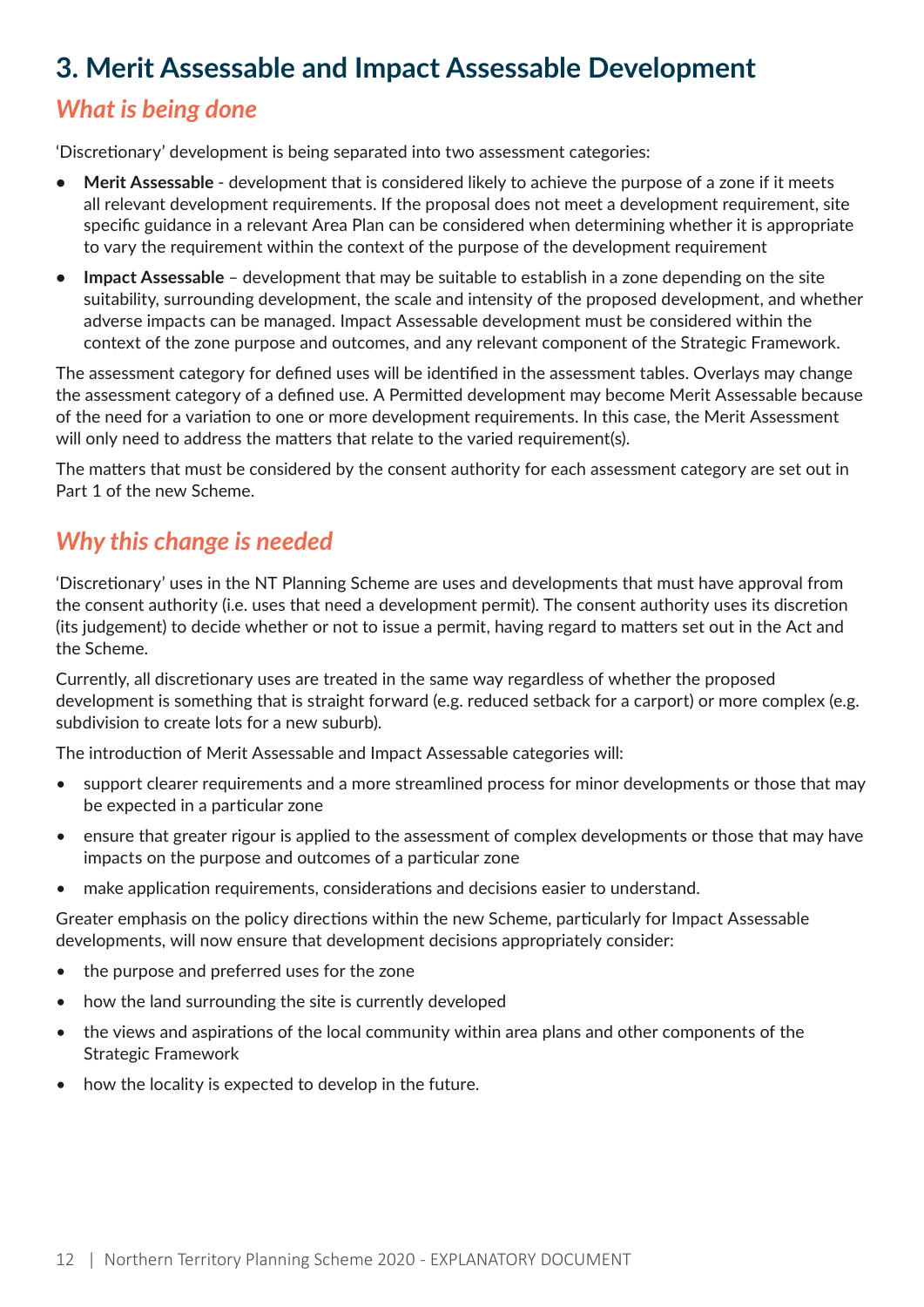# *Proposed changes*

Introduction of the Merit and Impact assessment categories is consistent with industry best practice and focuses the greatest assessment scrutiny on the types of applications with the potential for the greatest impact.

### **Merit Assessable**

Assessment is required to ensure the proposal complies with the development requirements and that the particular site is suitable for the development proposed. The consent authority must also consider all the relevant matters specified under section 51 of the Act. Proposed changes to the Act will allow for a streamlined application and assessment process for some Merit Assessable developments.

### **Impact Assessable**

Applications for Impact Assessable development will need to address and be assessed in terms of any relevant component of the Strategic Framework that applies to the locality, the development requirements in Part 5 or Part 6 of the Scheme and the matters specified under section 51 of the Act. This approach will ensure potentially unsuitable uses in a zone are only established if they are achieving the strategic policy outcomes previously developed in consultation with the community.

As discussed above, the Assessment Table for each zone will identify whether a development is Permitted, Merit Assessable, Impact Assessable or Prohibited.

The new scheme retains the intent of the previous assessment categories:

- what was previously permitted development remains permitted
- what was previously discretionary development is now either Merit Assessable or Impact Assessable development
- what was previously prohibited development remains prohibited.

 $\frac{1}{2}$  This is represented in the following diagram:



The zones and associated controls of development largely remain unchanged in the new Scheme. The exception is some minor changes that clarify anticipated development within zones, particularly in relation to where development should be established. The changes will also enhance the role of policy and maximise the benefits of distinctions between Merit and Impact assessment.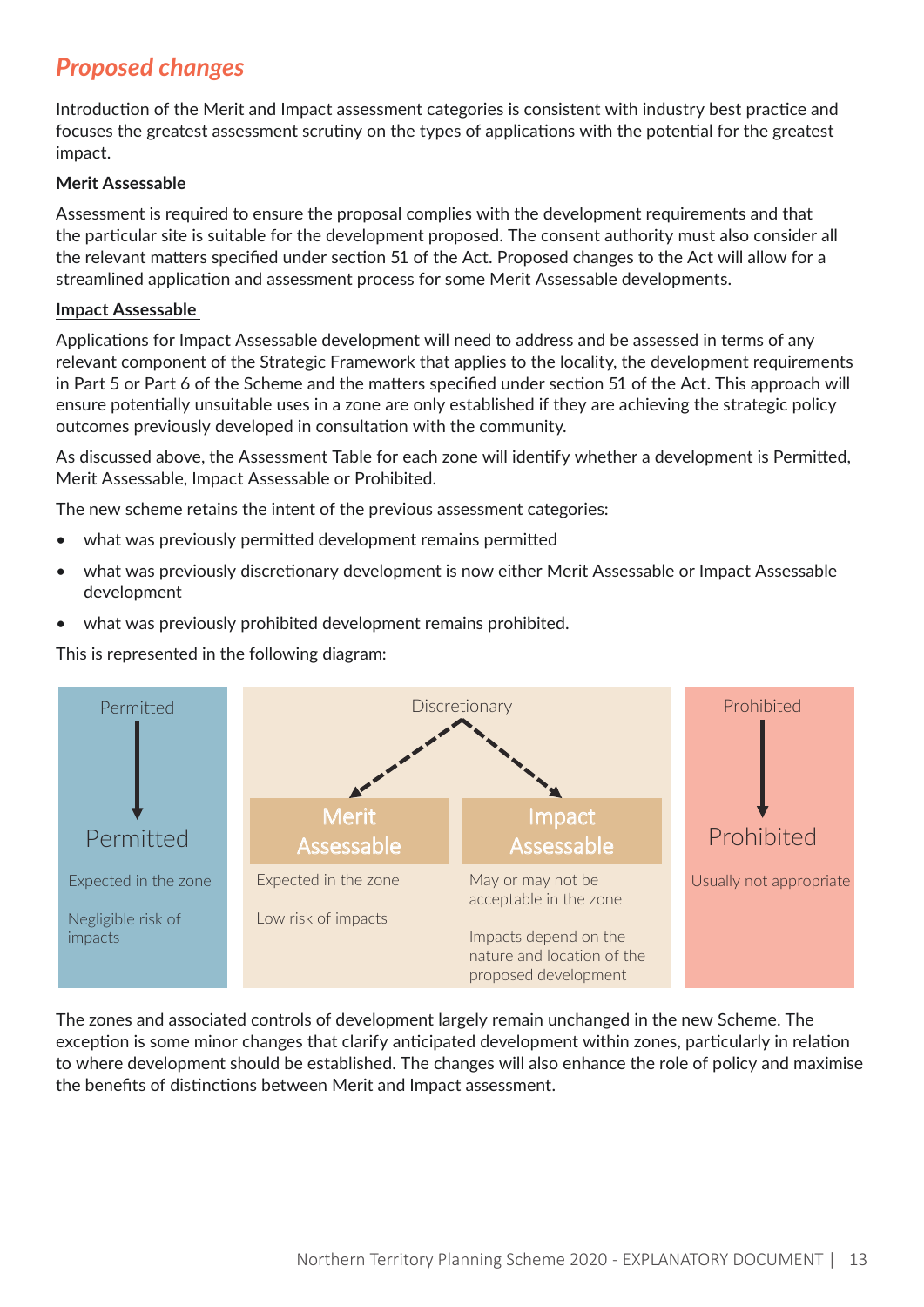These changes are:

- Dwelling-group (2) (residential duplex development) is proposed to be permitted within Zone LMR (previously Zone MD). Provided that the duplex complies with all the development requirements, it is considered that it would achieve the purpose of the zone and be consistent with community expectations.
- Office and shop in industrial zones will be Impact Assessable and limited to those that directly serve the needs of industrial uses on the site, or directly support or are compatible with the ongoing industrial use of the zone. This is to ensure that the integrity of industrial precincts is preserved for their intended use for industrial activities and to maximise the contribution that mixed commercial, residential and retail activities will make to the long term vibrancy of commercial and central business districts.
- For food premises, café/takeaways will be Merit Assessable in industrial zones while larger food premises of restaurant and fast food outlets will be Impact Assessable. This change will facilitate the establishment of café/takeaway premises that service the local workforce and ensure that fast food outlets and restaurants do not impact on the potential development of industrial uses in the zone.
- A number of uses in the service commercial zone will be Merit Assessable while other uses have been identified as Impact Assessable. This will ensure they are assessed within the context of the clarified zone purpose. The changes will discourage uses (such as shops, restaurants, offices, licensed clubs and bars) that are not subordinate to the primary development on the site from establishing in the zone. Similarly, a 'shopping centre' will also be discouraged in recognition of the contribution these uses make to the vibrancy of more appropriately located mixed use activity centres.

Clause 1.8 explains the circumstances in which a permitted development may become Merit Assessable due to not complying with all the required development requirements.

The only circumstance in which the assessment category of a development may change from Merit Assessable to Impact Assessable is when consent is required by an Overlay. In all other circumstances, the assessment table will identify the relevant assessment category.

Clause 1.9 provides details on the assessment requirements for ancillary development.

Appendix A to this document provides a full assessment category matrix, listing all zones. It illustrates the existing and proposed assessment categories in relation to existing and proposed defined uses.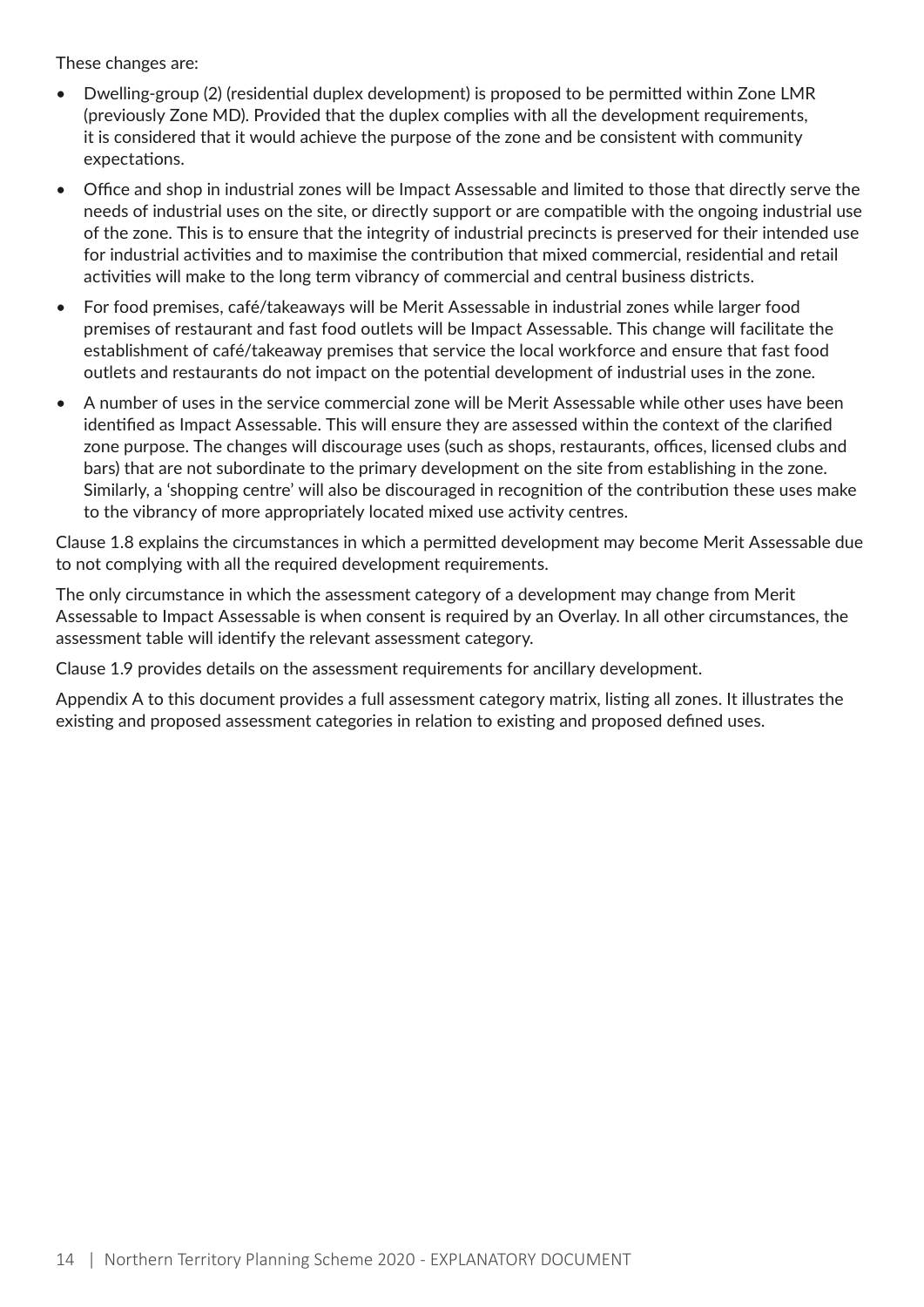# **4. Issues Outside the Scope of this Amendment**

As mentioned in the introduction, this amendment has been developed on the basis of only changing zones and associated controls of development in cases where the change:

- removes duplication
- is in response to the enhanced role of policy in guiding development within a zone or
- is necessary to maximise the benefits of the introduction of Merit/Impact Assessment.

It is therefore reiterated that this amendment is not intended to implement comprehensive changes to the requirements contained within the Scheme. Issues relating to measurable aspects of the Scheme (e.g. building heights and densities, building design, number of car parks to be provided, minimum lot sizes) are outside the scope of this amendment. A further review of the Scheme will take place after the new structure has been established.

Issues or requests related to the specific zoning of individual parcels of land or documents within the Strategic Framework (i.e. regional, subregional and area plans) are also outside the scope of this amendment.

Issues related to the broader Planning Reform project, such as Development Consent Authority membership, administrative processes, Exceptional Development Permits and notifications and advertising, have been dealt with as part of the process of amending the *Planning Act 1999* and are outside the scope of this amendment.

# **5. Progressing Existing Planning Applications**

Until the new Scheme comes into effect, all planning applications will continue to be assessed against the existing Northern Territory Planning Scheme (2007).

However, in determining an existing application, the consent authority must take into account any proposed amendments to the planning scheme that:

- have been exhibited; and
- have not yet been determined; and
- are relevant to the proposed development in the development application.

(Section 51(b) of the *Planning Act 1999)*

This means that from now until the new Scheme comes into effect, the consent authority will need to take into account how the proposed development responds to the requirements of the new Scheme when making a decision.

Any planning application that has not received a final decision by the time the new Scheme comes into effect will be assessed against the new Scheme.

Planning applications accepted for lodgement after the Northern Territory Planning Scheme 2020 comes into effect will be assessed against the new Scheme.

If you have questions regarding the status of your existing planning application, please contact Development Assessment Services on (08) 8999 6046 or through das.ntg@nt.gov.au.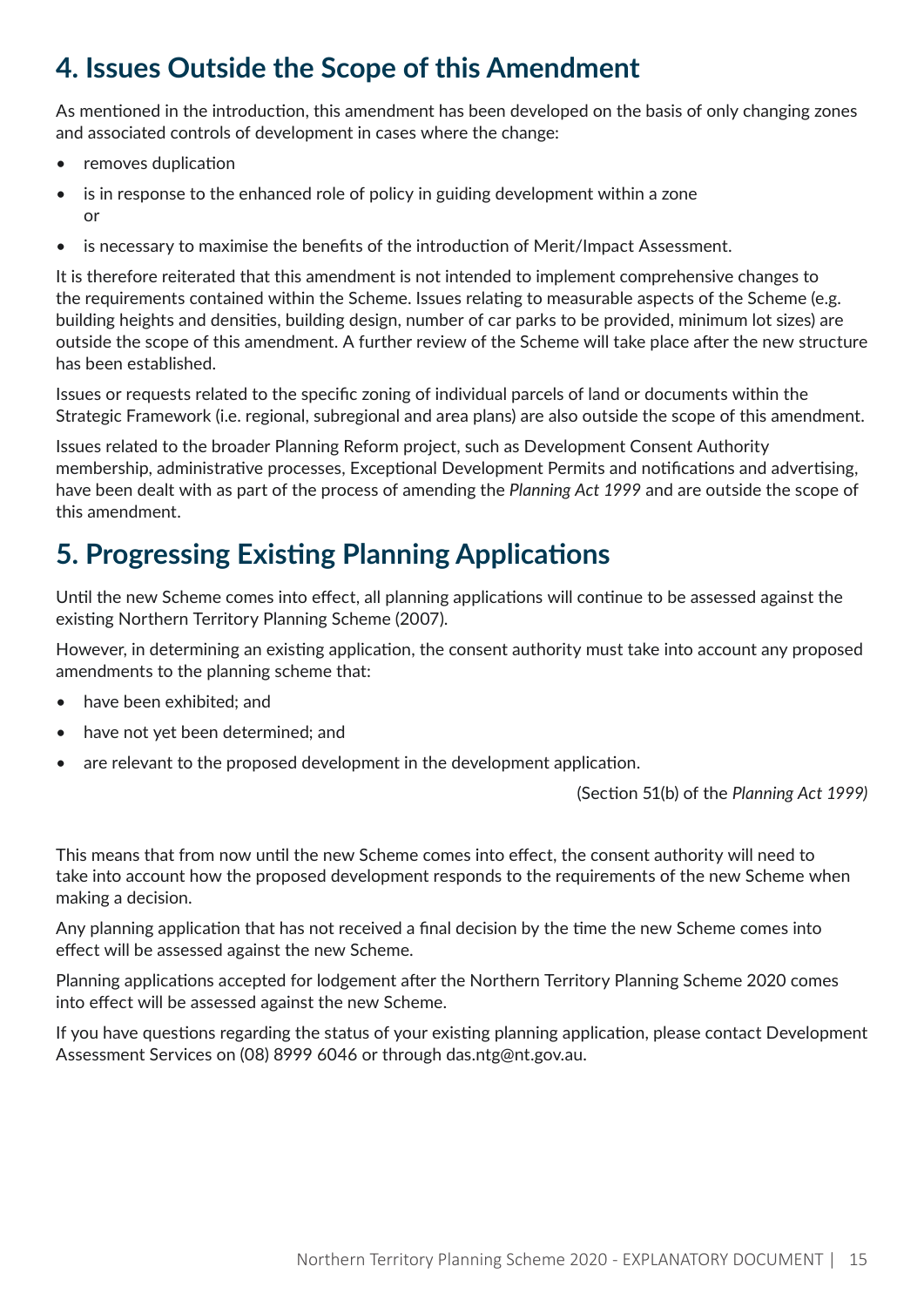# **Appendix A - Comparative Matrix**

This matrix shows a comparison between the **proposed defined uses and development** and their **proposed assessment categories**, and the existing defined uses and development and their existing assessment categories.

(KEY - P= Permitted, D = Discretionary, M = Merit Assessable, I= Impact Assessable, and all other uses not marked with a letter are prohibited)

This illustrates that the majority of permitted uses remain permitted, the majority of prohibited uses remain prohibited and that the majority of discretionary uses are now either merit or impact assessable.

Identifies the limited number of uses that are now within a different assessment category. These are influenced by the clarification of zone purposes and outcomes and the purposes of individual development requirements.

### *\*Denotes previously undefined uses*

Denotes previously defined uses that have been deleted

| <b>Defined Use</b>           | R  | ┕<br>M      | M<br>$\mathsf{R}$ | н<br>$\mathsf{R}$ | R<br>$\mathsf{R}$ | R<br>L | C<br>$\mathsf{V}$ | C | C<br>В | C | S<br>C | $\mathbf C$ |    | G  | D<br>$\mathbf v$ | P<br>S | O<br>R | н        | A | $\mathsf{R}$ | C<br>P | $\mathbf c$<br>N | н<br>T | R.<br>D | W<br>M | F<br>D | T           |
|------------------------------|----|-------------|-------------------|-------------------|-------------------|--------|-------------------|---|--------|---|--------|-------------|----|----|------------------|--------|--------|----------|---|--------------|--------|------------------|--------|---------|--------|--------|-------------|
|                              |    | $\mathbf R$ |                   |                   |                   |        |                   |   |        |   |        |             |    |    |                  |        |        |          |   |              |        |                  |        |         |        |        |             |
| Abattoir                     |    |             |                   |                   |                   |        |                   |   |        |   |        |             |    |    |                  |        |        |          |   |              |        |                  |        |         |        |        |             |
| Abattoir                     |    |             |                   |                   |                   |        |                   |   |        |   |        |             |    |    | D                |        |        |          | D |              |        |                  |        |         |        |        |             |
|                              |    |             |                   |                   |                   |        |                   |   |        |   |        |             |    |    |                  |        |        |          |   |              |        |                  |        |         |        |        |             |
| Agriculture                  |    |             |                   |                   |                   |        |                   | P |        |   |        |             |    |    |                  |        |        | P        | P | P            |        |                  |        |         |        |        |             |
| <b>Agriculture</b>           |    |             |                   |                   |                   | D      |                   | Þ |        |   |        |             |    | D  |                  |        |        | D        | P | P            |        |                  |        | D       | D      | D      |             |
|                              |    |             |                   |                   |                   |        |                   |   |        |   |        |             |    |    |                  |        |        |          |   |              |        |                  |        |         |        |        |             |
| <b>Animal Boarding</b>       |    |             |                   |                   |                   |        |                   |   |        |   |        |             |    |    |                  |        |        |          | P |              |        |                  |        |         |        |        |             |
| <b>Animal Boarding</b>       |    |             |                   |                   |                   | D      |                   |   |        |   | D      |             | D  | D  | D                |        |        | D        | P | D            | D      |                  |        | D       |        | D      |             |
|                              |    |             |                   |                   |                   |        |                   |   |        |   |        |             |    |    |                  |        |        |          |   |              |        |                  |        |         |        |        |             |
| Bar - Public                 |    |             |                   |                   |                   |        |                   |   | M      |   |        | М           |    |    |                  |        |        |          |   |              |        |                  |        |         |        |        |             |
| Bar - Small                  |    |             |                   |                   |                   |        |                   |   | М      | M |        | М           |    |    |                  |        |        |          |   |              |        |                  |        |         |        |        |             |
| Hotel                        |    |             |                   |                   |                   |        |                   |   | D      | D | D      | D           | D  | D  | D                |        |        |          |   |              |        |                  |        |         |        | D      | D           |
|                              |    |             |                   |                   |                   |        |                   |   |        |   |        |             |    |    |                  |        |        |          |   |              |        |                  |        |         |        |        |             |
| <b>Business Sign</b>         | ₽  | ₽           | ₽                 | ₽                 | ₽.                | ₽      | ₽                 | ₽ | ₽      | ₽ | ₽      | ₽           | ₽. | ₽  | ₽                | ₽      | ₽      | ₽        | ₽ | ₽            | ₽      | ₽                | D      | ₽       | ₽.     | ₽      | $\mathsf P$ |
|                              |    |             |                   |                   |                   |        |                   |   |        |   |        |             |    |    |                  |        |        |          |   |              |        |                  |        |         |        |        |             |
| Caravan Accommodation        | P  | P           | P                 | P                 | P                 | P      |                   | P |        | P | P      | P           | P  | P. | P                | P      | P      | <b>P</b> | P | P            | P      | P                | P      | P       | P      | P      | P           |
| <b>Caravan Accommodation</b> | P. | P           | P                 | P                 | P                 | P      | P                 | P | P      | P | P      | P           | P  | P  | P                | P      | P      | P        | P | P            | P      | P                | P      | P       | P      | P      | P           |
|                              |    |             |                   |                   |                   |        |                   |   |        |   |        |             |    |    |                  |        |        |          |   |              |        |                  |        |         |        |        |             |
| Caravan Park                 |    |             |                   |                   |                   |        | M                 |   |        |   |        | M           |    |    |                  |        |        |          |   |              |        |                  |        |         |        |        |             |
| <b>Caravan Park</b>          |    |             |                   |                   |                   |        | D                 |   |        |   |        | D           |    |    |                  |        |        |          | D |              |        |                  |        |         | D      | D      | D           |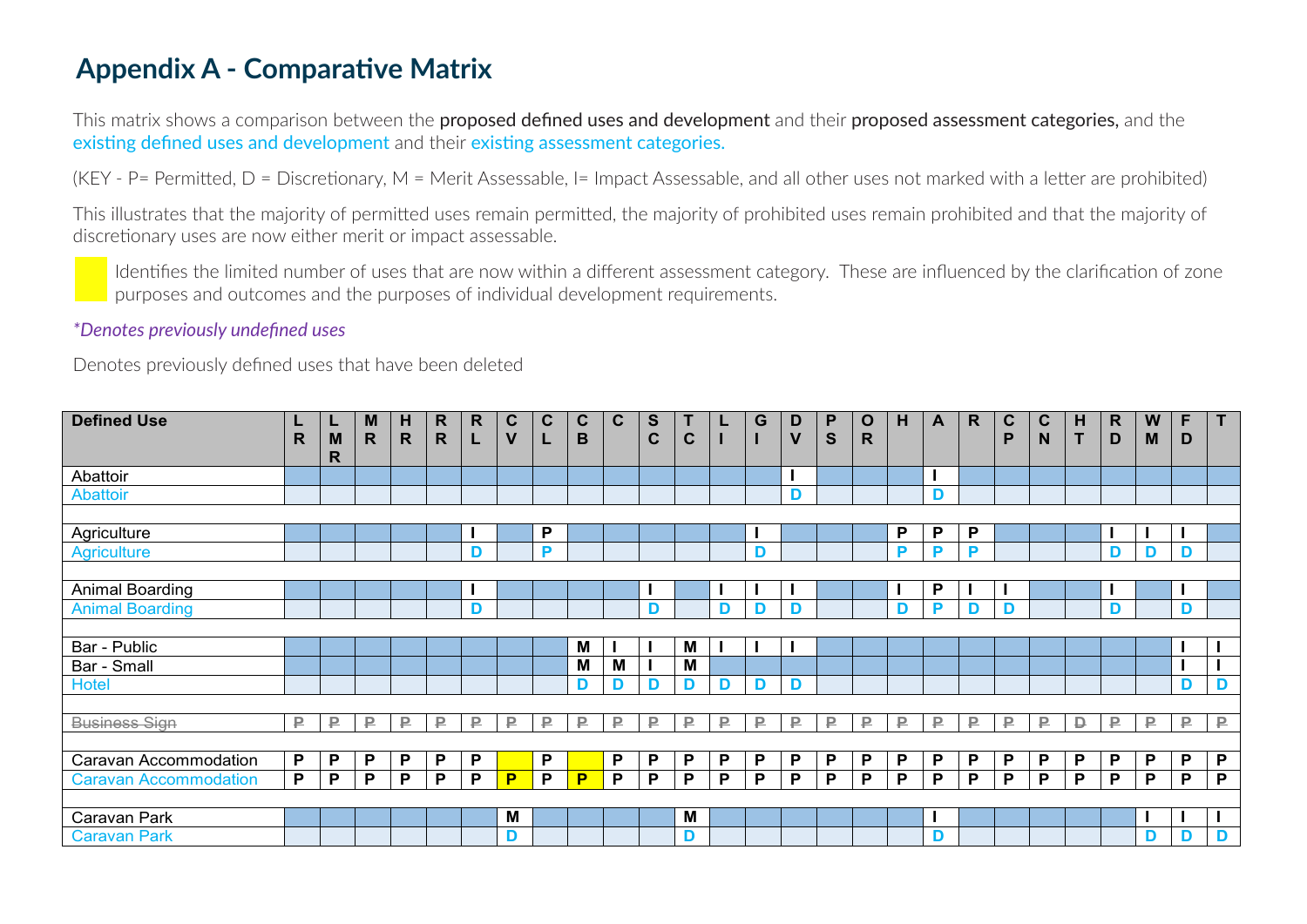| <b>Defined Use</b>                               | $\mathsf{R}$ | L<br>M       | M<br>$\mathsf{R}$ | H<br>$\mathsf{R}$ | R<br>$\mathsf{R}$ | $\mathsf{R}$<br>L | $\mathbf C$<br>$\overline{\mathsf{V}}$ | $\mathbf C$ | $\mathbf C$<br>B | $\mathbf C$    | S<br>$\mathbf C$ | $\mathbf C$ |                | G<br>L         | D<br>$\mathbf v$ | P<br>S         | $\mathbf O$<br>$\mathbf R$ | H              | $\mathbf{A}$   | $\mathsf{R}$ | $\mathbf C$<br>P | $\mathbf C$<br>N | H<br>T       | $\mathsf{R}$<br>D | W<br>M | F<br>D         | T.             |
|--------------------------------------------------|--------------|--------------|-------------------|-------------------|-------------------|-------------------|----------------------------------------|-------------|------------------|----------------|------------------|-------------|----------------|----------------|------------------|----------------|----------------------------|----------------|----------------|--------------|------------------|------------------|--------------|-------------------|--------|----------------|----------------|
|                                                  |              | $\mathsf{R}$ |                   |                   |                   |                   |                                        |             |                  |                |                  |             |                |                |                  |                |                            |                |                |              |                  |                  |              |                   |        |                |                |
| Car Park                                         |              |              |                   |                   |                   |                   |                                        |             | M                | M              | M                | M           | P              | P              | ı                |                | ı                          |                |                |              |                  |                  |              |                   |        |                | L              |
| <b>Car Park</b>                                  |              |              |                   |                   |                   |                   |                                        |             | D                | D              | D                | D           | P              | P              | D                |                | D                          |                |                |              |                  |                  |              |                   |        | D              | D              |
|                                                  |              |              |                   |                   |                   |                   |                                        |             |                  |                |                  |             |                |                |                  |                |                            |                |                |              |                  |                  |              |                   |        |                |                |
| Car Wash                                         |              |              |                   |                   |                   |                   |                                        |             |                  |                | M                |             | M              | M              |                  |                |                            |                |                |              |                  |                  |              |                   |        |                | $\mathbf{I}$   |
| Car Wash*                                        |              |              |                   |                   | D                 | D                 | D                                      | D           | $\overline{D}$   | $\overline{D}$ | $\overline{D}$   | D           | $\overline{D}$ | $\overline{D}$ | D                | $\overline{D}$ | $\boldsymbol{D}$           | D              | D              | D            | D                | $\overline{D}$   | D            | $\overline{D}$    | D      | $\overline{D}$ | $\overline{D}$ |
|                                                  |              |              |                   |                   |                   |                   |                                        |             |                  |                |                  |             |                |                |                  |                |                            |                |                |              |                  |                  |              |                   |        |                |                |
| <b>Child Care Centre</b>                         |              |              |                   | M                 |                   |                   |                                        |             | M                | M              |                  | M           |                |                |                  |                |                            |                |                |              | $\mathsf{P}$     |                  | ı            |                   |        |                | L              |
| Child Care Centre (17+)                          |              |              |                   | D                 |                   | D                 |                                        |             | D                | D              |                  | D           |                |                |                  |                | D                          |                |                | D            | P                |                  | D            |                   |        | D              | D              |
| <b>Home Based Child Care</b>                     | D            | D            | D                 | D                 | D                 | P                 | D                                      | D           |                  |                |                  | D           |                |                |                  |                | D                          |                | Þ              | P            |                  |                  | D            |                   | D      | D              | D              |
| Centre (up to 16)                                |              |              |                   |                   |                   |                   |                                        |             |                  |                |                  |             |                |                |                  |                |                            |                |                |              |                  |                  |              |                   |        |                |                |
|                                                  |              |              |                   |                   |                   |                   |                                        |             |                  |                |                  |             |                |                |                  |                |                            |                |                |              |                  |                  |              |                   |        |                |                |
| Club                                             |              |              |                   |                   |                   |                   |                                        |             | M                | M              |                  | M           |                |                |                  |                | M                          |                |                |              |                  |                  |              |                   |        |                | ı              |
| <b>Licensed Club</b>                             |              |              |                   |                   |                   |                   |                                        |             | D                | D              | D                | D           | D              | $\overline{D}$ | D                |                | D                          |                |                |              |                  |                  |              |                   |        | D              | D              |
|                                                  |              |              |                   |                   |                   |                   |                                        |             |                  |                |                  |             |                |                |                  |                |                            |                |                |              |                  |                  |              |                   |        |                |                |
| <b>Community Centre</b>                          |              |              |                   | M                 |                   |                   |                                        | P           | M                | M              |                  |             |                |                |                  |                | P                          |                |                |              | P                |                  | ı            |                   |        |                | H              |
| <b>Community Centre</b>                          | D            | D            | D                 | D                 | D                 | D                 | D                                      | Þ           | D                | D              |                  | D           | D              |                |                  | D              | P                          |                |                | D            | P                |                  | D            |                   |        | D              | D              |
|                                                  |              |              |                   |                   |                   |                   |                                        |             |                  |                |                  |             |                |                |                  |                |                            |                |                |              |                  |                  |              |                   |        |                |                |
| <b>Demountable Structures</b>                    | M            | M            | M                 | M                 | M                 | P                 | M                                      | P           |                  | M              | P                | M           | P              | P              | $\mathsf{P}$     | P              | P                          | P              | P              | P            | P                | M                | $\mathbf{I}$ | M                 | M      | M              | $\overline{M}$ |
| <b>Demountable Structures</b>                    | D            | D            | D                 | D                 | D                 | P                 | D                                      | P           | D                | D              | P                | D           | P              | P              | P                | P              | P                          | P              | P              | P            | P                | D                | D            | D                 | D      | D              | D              |
|                                                  |              |              |                   |                   |                   |                   |                                        |             |                  |                |                  |             |                |                |                  |                |                            |                |                |              |                  |                  |              |                   |        |                |                |
| Domestic Livestock                               |              |              |                   |                   | ₽                 | ₽                 |                                        |             |                  |                |                  |             |                |                |                  |                |                            | ₽              | ₽              | ₽            |                  |                  |              |                   | ₽      | P              |                |
|                                                  |              |              |                   |                   |                   |                   |                                        |             |                  |                |                  |             |                |                |                  |                |                            |                |                |              |                  |                  |              |                   |        |                |                |
| <b>Dwelling - Caretakers</b>                     |              |              |                   |                   |                   |                   | P                                      | P           | P                | P              | P                | P           | P              | P              | ı                | M              | M                          |                |                |              | P                |                  | ı            |                   |        |                | L              |
| <b>Caretaker's Residence</b>                     |              |              |                   |                   |                   |                   | P                                      | P           | P                | P              | P                | P           | P              | P              | D                | D              | D                          |                |                |              | P                | D                | D            | D                 | D      | D              | D              |
|                                                  |              |              |                   |                   |                   |                   |                                        |             |                  |                |                  |             |                |                |                  |                |                            |                |                |              |                  |                  |              |                   |        |                |                |
| Dwelling - Community                             | P            | P            | P                 | P                 | P                 | P                 |                                        | P           | P                |                |                  |             |                |                |                  |                |                            | P              | P              | P            |                  |                  |              |                   |        | P              | P              |
| Residence                                        |              |              |                   |                   |                   |                   |                                        |             |                  |                |                  |             |                |                |                  |                |                            |                |                |              |                  |                  |              |                   |        |                |                |
| <b>Group Home</b>                                | P            | P            | P                 | P                 | P                 | P                 |                                        | P           | P                |                |                  |             |                |                |                  |                |                            | P              | P              | P            |                  |                  |              |                   | P      | P              | P              |
|                                                  |              |              |                   |                   |                   |                   |                                        |             |                  |                |                  |             |                |                |                  |                |                            |                |                |              |                  |                  |              |                   |        |                |                |
| Dwelling - Independent                           | P            | P            | P                 | P                 | P                 | P                 | P                                      | P           | M                |                |                  | M           |                |                |                  |                |                            | P              | P              | P            |                  |                  | ı            |                   | P      | P              | $\mathsf{P}$   |
| <b>Independent Unit</b>                          | P            | P            | P                 | P                 | P                 | P                 | P                                      | P           | D                |                |                  | D           |                |                |                  |                |                            | P              | P              | P            |                  |                  | D            |                   | P      | P              | P              |
|                                                  |              |              |                   |                   |                   |                   |                                        |             |                  |                |                  |             |                |                |                  |                |                            |                |                |              |                  |                  |              |                   |        |                |                |
| Dwelling - Group (2)                             |              | P            |                   |                   |                   |                   |                                        | P<br>P      |                  |                |                  |             |                |                |                  |                |                            | P              | P              |              |                  |                  | H            |                   |        |                | H              |
| Dwelling - Group (3+)                            |              | M            |                   |                   |                   |                   |                                        |             |                  |                |                  |             |                |                |                  |                |                            |                |                |              |                  |                  | $\mathbf{I}$ |                   |        |                | $\mathbf{I}$   |
| Dwelling - Multiple<br><b>Multiple Dwellings</b> |              | M<br>D       | M                 | M                 |                   |                   |                                        | P           | M                | M              |                  | D           |                |                |                  |                |                            | $\overline{P}$ | $\overline{P}$ |              |                  |                  | H            |                   |        | D              | L              |
|                                                  |              |              | D                 | D                 |                   |                   |                                        |             | D                | D              |                  |             |                |                |                  |                |                            |                |                |              |                  |                  | D            |                   |        |                | D              |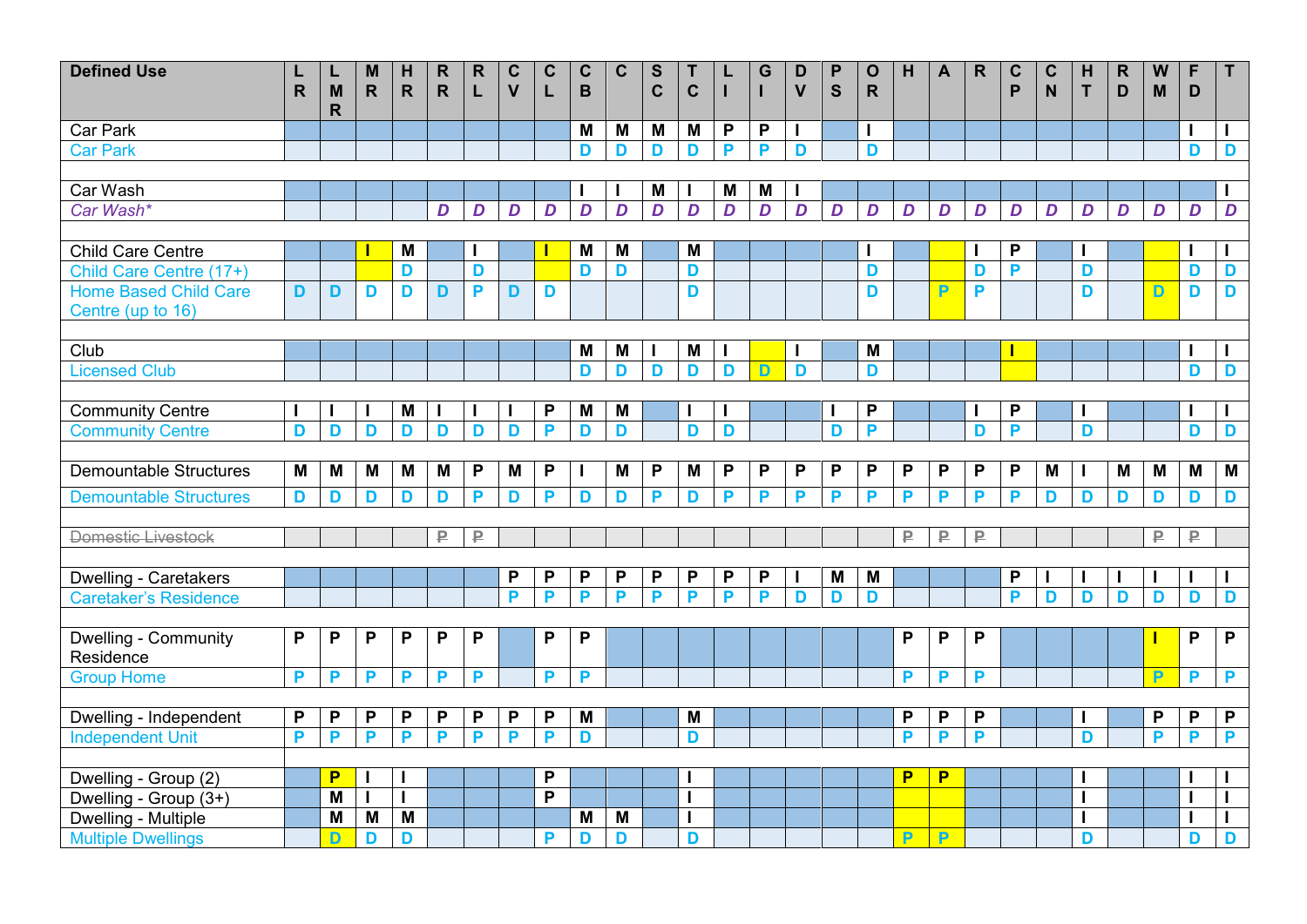| <b>Defined Use</b>                     | L<br>$\mathsf{R}$ | L<br>M       | M<br>$\mathsf{R}$ | н<br>$\mathsf{R}$ | R.<br>R.         | R.<br>L          | $\mathbf C$<br>$\mathsf{V}$ | $\mathbf C$<br>L | $\mathbf c$<br>B | $\mathbf c$    | $\mathbf{s}$<br>$\mathbf c$ | Τ<br>$\mathbf c$ |   | G | D<br>$\mathbf{V}$ | P<br>$\mathbf S$ | $\mathbf O$<br>$\mathsf{R}$ | н | $\mathbf{A}$ | $\mathsf{R}$ | $\mathbf c$<br>P | C<br>N         | H<br>T | $\mathsf{R}$<br>D | W<br>M | F<br>D         | $\mathsf{T}$     |
|----------------------------------------|-------------------|--------------|-------------------|-------------------|------------------|------------------|-----------------------------|------------------|------------------|----------------|-----------------------------|------------------|---|---|-------------------|------------------|-----------------------------|---|--------------|--------------|------------------|----------------|--------|-------------------|--------|----------------|------------------|
|                                        |                   | $\mathsf{R}$ |                   |                   |                  |                  |                             |                  |                  |                |                             |                  |   |   |                   |                  |                             |   |              |              |                  |                |        |                   |        |                |                  |
| Dwelling - Single                      | P                 | P            | P                 | P                 | P                | P                | P                           | P                |                  |                |                             |                  |   |   |                   |                  |                             | P | P            | P            |                  |                | H      |                   |        |                | $\mathsf{P}$     |
| <b>Single Dwelling</b>                 | P                 | P            | P                 | P                 | P                | P                | P                           | P                |                  |                |                             | D                |   |   |                   |                  |                             | P | P            | P            |                  |                | D      |                   | D      | D              | P                |
|                                        |                   |              |                   |                   |                  |                  |                             |                  |                  |                |                             |                  |   |   |                   |                  |                             |   |              |              |                  |                |        |                   |        |                |                  |
| <b>Education Establishment</b>         |                   |              |                   |                   |                  |                  |                             | P                |                  |                |                             |                  |   |   |                   |                  |                             |   |              |              | P                |                |        |                   |        |                |                  |
| <b>Education Establishment</b>         |                   |              |                   | D                 |                  |                  |                             | P                | D                |                | D                           | D                | D | D | D                 |                  |                             |   | D            | D            | P                |                | D      |                   |        | D              | D                |
|                                        |                   |              |                   |                   |                  |                  |                             |                  |                  |                |                             |                  |   |   |                   |                  |                             |   |              |              |                  |                |        |                   |        |                |                  |
| <b>Emergency Services</b><br>Facility  |                   |              |                   |                   |                  |                  |                             |                  |                  |                |                             |                  | M | M | M                 |                  |                             |   |              |              | P                |                |        |                   |        |                |                  |
| <b>Emergency Services</b><br>Facility* |                   |              |                   |                   | D                | D                | D                           | D                | D                | D              | D                           | D                | D | D | D                 | D                | D                           | D | D            | D            | D                | D              | D      | D                 | D      | D              | $\boldsymbol{D}$ |
|                                        |                   |              |                   |                   |                  |                  |                             |                  |                  |                |                             |                  |   |   |                   |                  |                             |   |              |              |                  |                |        |                   |        |                |                  |
| <b>Excavation And Fill</b>             |                   |              |                   |                   |                  |                  |                             |                  |                  |                |                             |                  |   |   |                   |                  |                             |   |              |              |                  |                |        |                   |        |                |                  |
| <b>Excavation And Fill*</b>            | D                 | D            | D                 | D                 | D                | D                | D                           | D                | D                | D              | D                           | D                | D | D | D                 | D                | D                           | D | D            | D            | D                | D              | D      | D                 | D      | D              | $\overline{D}$   |
|                                        |                   |              |                   |                   |                  |                  |                             |                  |                  |                |                             |                  |   |   |                   |                  |                             |   |              |              |                  |                |        |                   |        |                |                  |
| <b>Exhibition Centre</b>               |                   |              |                   |                   |                  |                  |                             |                  | M                |                |                             | M                |   |   |                   |                  |                             |   |              |              | P                |                |        |                   |        |                |                  |
| <b>Exhibition Centre*</b>              |                   |              |                   |                   | $\boldsymbol{D}$ | $\boldsymbol{D}$ | D                           | D                | D                | $\overline{D}$ | D                           | D                | D | D | D                 | D                | D                           | D | D            | D            | D                | $\overline{D}$ | D      | $\overline{D}$    | D      | $\overline{D}$ | D                |
|                                        |                   |              |                   |                   |                  |                  |                             |                  |                  |                |                             |                  |   |   |                   |                  |                             |   |              |              |                  |                |        |                   |        |                |                  |
| Food Premises - Café /                 |                   |              |                   | M                 |                  |                  | M                           |                  | M                | M              | M                           | M                | M | M | M                 | M                |                             |   |              |              |                  |                |        |                   |        |                |                  |
| <b>Take Away</b>                       |                   |              |                   |                   |                  |                  |                             |                  |                  |                |                             |                  |   |   |                   |                  |                             |   |              |              |                  |                |        |                   |        |                |                  |
| <b>Food Premises - Fast</b>            |                   |              |                   |                   |                  |                  |                             |                  | $\mathbf{I}$     |                | $\mathbf{I}$                |                  |   |   | $\mathbf{I}$      |                  |                             |   |              |              |                  |                |        |                   |        |                |                  |
| <b>Food Outlet</b>                     |                   |              |                   |                   |                  |                  |                             |                  |                  |                |                             |                  |   |   |                   |                  |                             |   |              |              |                  |                |        |                   |        |                |                  |
| Food Premises -                        |                   |              |                   |                   |                  |                  | M                           |                  | M                | M              | $\mathbf{I}$                | M                |   |   | $\mathbf{I}$      |                  | ı                           |   |              |              |                  |                | H      |                   |        |                |                  |
| Restaurant                             |                   |              |                   |                   |                  |                  |                             |                  |                  |                |                             |                  |   |   |                   |                  |                             |   |              |              |                  |                |        |                   |        |                | D                |
| <b>Restaurant</b>                      |                   |              |                   | D                 |                  |                  | D                           |                  | D                | D              | D                           | D                | D | D | D                 | D                | D                           |   |              | D            |                  | D              | D      |                   | D      | D              |                  |
| <b>Fuel Depot</b>                      |                   |              |                   |                   |                  |                  |                             |                  |                  |                |                             |                  |   |   |                   |                  |                             |   |              |              |                  |                |        |                   |        |                |                  |
| <b>Fuel Depot</b>                      |                   |              |                   |                   |                  |                  |                             |                  |                  |                |                             |                  |   | D | D                 |                  |                             |   |              |              |                  |                |        |                   |        |                |                  |
|                                        |                   |              |                   |                   |                  |                  |                             |                  |                  |                |                             |                  |   |   |                   |                  |                             |   |              |              |                  |                |        |                   |        |                |                  |
| <b>Helicopter Landing Site</b>         |                   |              |                   |                   |                  |                  |                             |                  |                  |                |                             |                  |   |   |                   |                  |                             | P | P            |              |                  |                |        |                   |        |                |                  |
| <b>Helicopter Landing Sites</b>        |                   |              |                   |                   |                  | D                |                             |                  |                  |                |                             |                  |   |   |                   |                  |                             | P | P            | D            |                  |                |        |                   |        | D              |                  |
|                                        |                   |              |                   |                   |                  |                  |                             |                  |                  |                |                             |                  |   |   |                   |                  |                             |   |              |              |                  |                |        |                   |        |                |                  |
| <b>Home Based Business</b>             | $\mathsf{P}$      | P            | P                 | P                 | P                | P                |                             | P                | P                | P              | P                           | P                |   |   |                   |                  |                             | P | P            | P            |                  |                |        |                   |        | P              | $\mathsf{P}$     |
| <b>Home Based Contracting</b>          | P                 | P            | P                 | P                 | P                | P                | P                           | P                |                  |                | P                           | P                |   |   |                   |                  |                             | P | P            | P            |                  |                | D      |                   |        | D              | P                |
| <b>Home Based Visitor</b>              | S                 | S            | S                 | S                 | S                | S                | S                           | S                | S                |                |                             | S                |   |   |                   |                  |                             | S | S            | S            |                  |                | S      |                   | S      | S              | S                |
| <b>Accommodation</b>                   |                   |              |                   |                   |                  |                  |                             |                  |                  |                |                             |                  |   |   |                   |                  |                             |   |              |              |                  |                |        |                   |        |                |                  |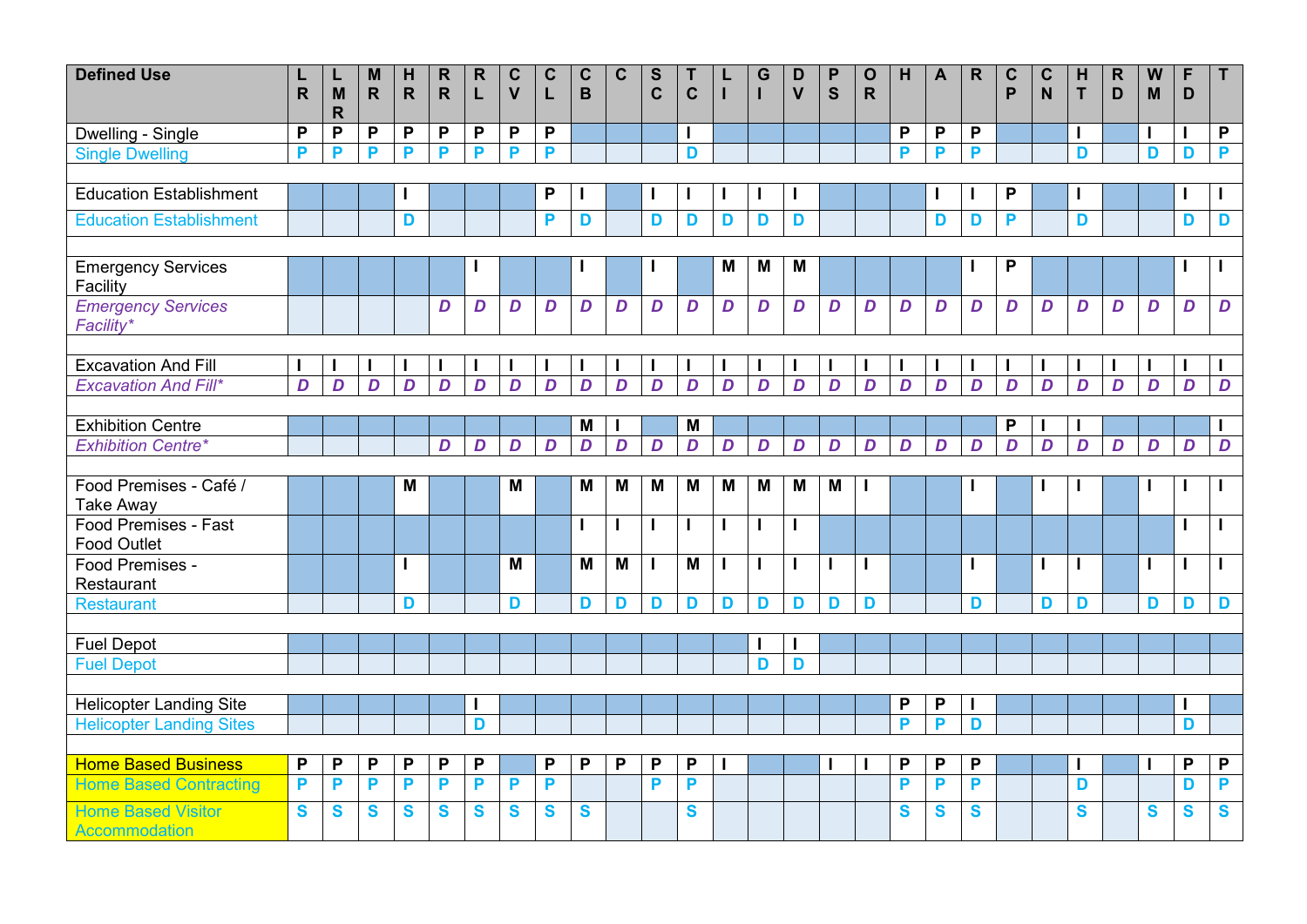| <b>Defined Use</b>              | L            | L                           | M            | H            | $\mathsf{R}$     | $\mathbf R$ | $\mathbf C$  | $\mathbf C$ | $\mathbf C$  | $\mathbf C$ | $\mathbf{s}$ | T           |        | G                | D            | P           | $\mathbf{o}$ | H | $\mathbf{A}$ | $\mathsf{R}$ | $\mathbf C$ | $\mathbf C$ | H | $\mathsf{R}$ | W | F      | $\mathsf T$       |
|---------------------------------|--------------|-----------------------------|--------------|--------------|------------------|-------------|--------------|-------------|--------------|-------------|--------------|-------------|--------|------------------|--------------|-------------|--------------|---|--------------|--------------|-------------|-------------|---|--------------|---|--------|-------------------|
|                                 | $\mathsf{R}$ | $\mathbf M$<br>$\mathsf{R}$ | $\mathsf{R}$ | $\mathsf{R}$ | $\mathsf{R}$     | L           | $\mathsf{V}$ | L           | $\, {\bf B}$ |             | $\mathbf C$  | $\mathbf C$ |        | П                | $\mathsf{V}$ | $\mathbf S$ | $\mathsf{R}$ |   |              |              | P           | N           | T | D            | M | D      |                   |
| <b>Home Occupation</b>          | P            | P                           | P            | P            | P                | P           | P            | P           | P            | P           | P            | P           | P      | P                | D            | P           | P            | P | P            | P            | P           | P           | D |              | D | P      | P                 |
| (caring for up to 5 children    |              |                             |              |              |                  |             |              |             |              |             |              |             |        |                  |              |             |              |   |              |              |             |             |   |              |   |        |                   |
| now 7)                          |              |                             |              |              |                  |             |              |             |              |             |              |             |        |                  |              |             |              |   |              |              |             |             |   |              |   |        |                   |
| <b>Medical Consulting Rooms</b> | D            | D                           | D            | D            | D                | P           | D            | P           | D            | D           |              | D           |        |                  |              |             |              |   | D            | P            |             |             | D |              |   | D      | D                 |
|                                 |              |                             |              |              |                  |             |              |             |              |             |              |             |        |                  |              |             |              |   |              |              |             |             |   |              |   |        |                   |
| Horticulture                    |              |                             |              |              |                  |             |              |             |              |             |              |             |        |                  |              |             |              | P | P            | P            |             |             |   |              |   |        |                   |
| <b>Horticulture</b>             |              |                             |              |              |                  | D           |              | D           |              |             |              |             |        |                  |              |             |              | P | P            | P            |             |             |   | D            |   | D      |                   |
|                                 |              |                             |              |              |                  |             |              |             |              |             |              |             |        |                  |              |             |              |   |              |              |             |             |   |              |   |        |                   |
| Hospital                        |              |                             |              |              |                  |             |              |             |              |             |              |             |        |                  |              |             |              |   |              |              |             |             |   |              |   |        |                   |
| <b>Hospital</b>                 |              |                             |              |              |                  |             |              |             |              |             |              |             |        |                  |              |             |              |   |              |              | D           |             |   |              |   | D      | D                 |
|                                 |              |                             |              |              |                  |             |              |             |              |             |              |             |        |                  |              |             |              |   |              |              |             |             |   |              |   |        |                   |
| Hotel/Motel                     |              |                             |              |              |                  |             |              |             | M            |             | I.           | M           |        |                  | ı            |             |              |   |              |              |             |             |   |              |   |        |                   |
| <b>Hotel</b>                    |              |                             |              |              |                  |             |              |             | D            | D<br>D      | D            | D           | D      | D                | D            |             |              |   |              |              |             |             |   |              |   | D<br>D | D                 |
| <b>Motel</b>                    |              |                             |              | D            |                  |             | D            |             | D            |             | D            | D           |        |                  | D            |             |              |   |              |              |             |             |   |              | D |        | D                 |
| <b>Industry - General</b>       |              |                             |              |              |                  |             |              |             |              |             |              |             |        | P                |              |             |              |   |              |              |             |             |   |              |   |        |                   |
| <b>General Industry</b>         |              |                             |              |              |                  |             |              |             |              |             |              |             |        | P                | D            |             |              |   |              |              |             |             |   |              |   |        |                   |
|                                 |              |                             |              |              |                  |             |              |             |              |             |              |             |        |                  |              |             |              |   |              |              |             |             |   |              |   |        |                   |
| Industry - Light                |              |                             |              |              |                  |             |              |             |              |             |              |             | P      | P                |              |             |              |   |              |              |             |             |   |              |   |        |                   |
| <b>Light Industry</b>           |              |                             |              |              |                  |             |              |             | D            |             | D            |             | P      | P                | D            |             |              |   |              |              |             |             |   |              |   |        |                   |
|                                 |              |                             |              |              |                  |             |              |             |              |             |              |             |        |                  |              |             |              |   |              |              |             |             |   |              |   |        |                   |
| <b>Industry - Primary</b>       |              |                             |              |              |                  |             |              |             |              |             |              |             | M      | P                |              |             |              | P | P            |              |             |             |   |              |   |        |                   |
| <b>Rural Industry</b>           |              |                             |              |              |                  | D           |              |             |              |             |              |             | D      | P                |              |             |              | P | P            | D            |             |             |   |              |   |        |                   |
|                                 |              |                             |              |              |                  |             |              |             |              |             |              |             |        |                  |              |             |              |   |              |              |             |             |   |              |   |        |                   |
| <b>Intensive Animal</b>         |              |                             |              |              |                  |             |              |             |              |             |              |             |        |                  |              |             |              |   |              |              |             |             |   |              |   |        |                   |
| Husbandry                       |              |                             |              |              |                  |             |              |             |              |             |              |             |        |                  |              |             |              |   |              |              |             |             |   |              |   |        |                   |
| <b>Intensive Animal</b>         |              |                             |              |              |                  | D           |              |             |              |             |              |             |        |                  | D            |             |              | D | D            | D            |             |             |   |              |   | D      |                   |
| <b>Husbandry</b>                |              |                             |              |              |                  |             |              |             |              |             |              |             |        |                  |              |             |              |   |              |              |             |             |   |              |   |        |                   |
|                                 |              |                             |              |              |                  |             |              |             |              |             |              |             |        |                  |              |             |              |   |              |              |             |             |   |              |   |        |                   |
| Leisure And Recreation          |              |                             |              |              |                  |             | $\mathbf I$  |             | M            | M           | M            | M           | I.     |                  | J.           |             | M            |   | P            |              |             |             |   |              |   |        | $\mathbf{I}$      |
| <b>Leisure and Recreation</b>   |              |                             |              | D            |                  |             | D            | D           | D            | D           | D            | D           | D      | D                | D            | D           | D            |   | P            |              | D           |             |   |              |   | D      | D                 |
|                                 |              |                             |              |              |                  |             |              |             |              |             |              |             |        |                  |              |             |              |   |              |              |             |             |   |              |   |        |                   |
| Market                          |              |                             |              |              |                  |             |              |             | P            | P           |              |             |        |                  |              | P           | P            |   |              |              | P           |             |   |              |   |        | $\mathsf{P}$      |
| Market*                         |              |                             |              |              | $\boldsymbol{D}$ | D           | D            | D           | D            | D           | D            | D           | D      | $\boldsymbol{D}$ | D            | D           | D            | D | D            | D            | D           | D           | D | D            | D | D      | D                 |
| <b>Medical Clinic</b>           |              |                             |              |              |                  |             |              | P           |              |             |              |             |        |                  |              |             |              |   |              |              | P           |             |   |              |   |        |                   |
|                                 |              |                             |              |              |                  |             |              | P           | M            | M<br>D      | H            |             | P<br>P | P<br>P           | ı<br>D       |             |              |   |              |              |             |             | H |              |   | D      | $\mathbf{I}$<br>D |
| <b>Medical Clinic</b>           |              |                             |              | D            |                  |             |              |             | D            |             | D            | D           |        |                  |              |             |              |   |              |              | D           |             | D |              |   |        |                   |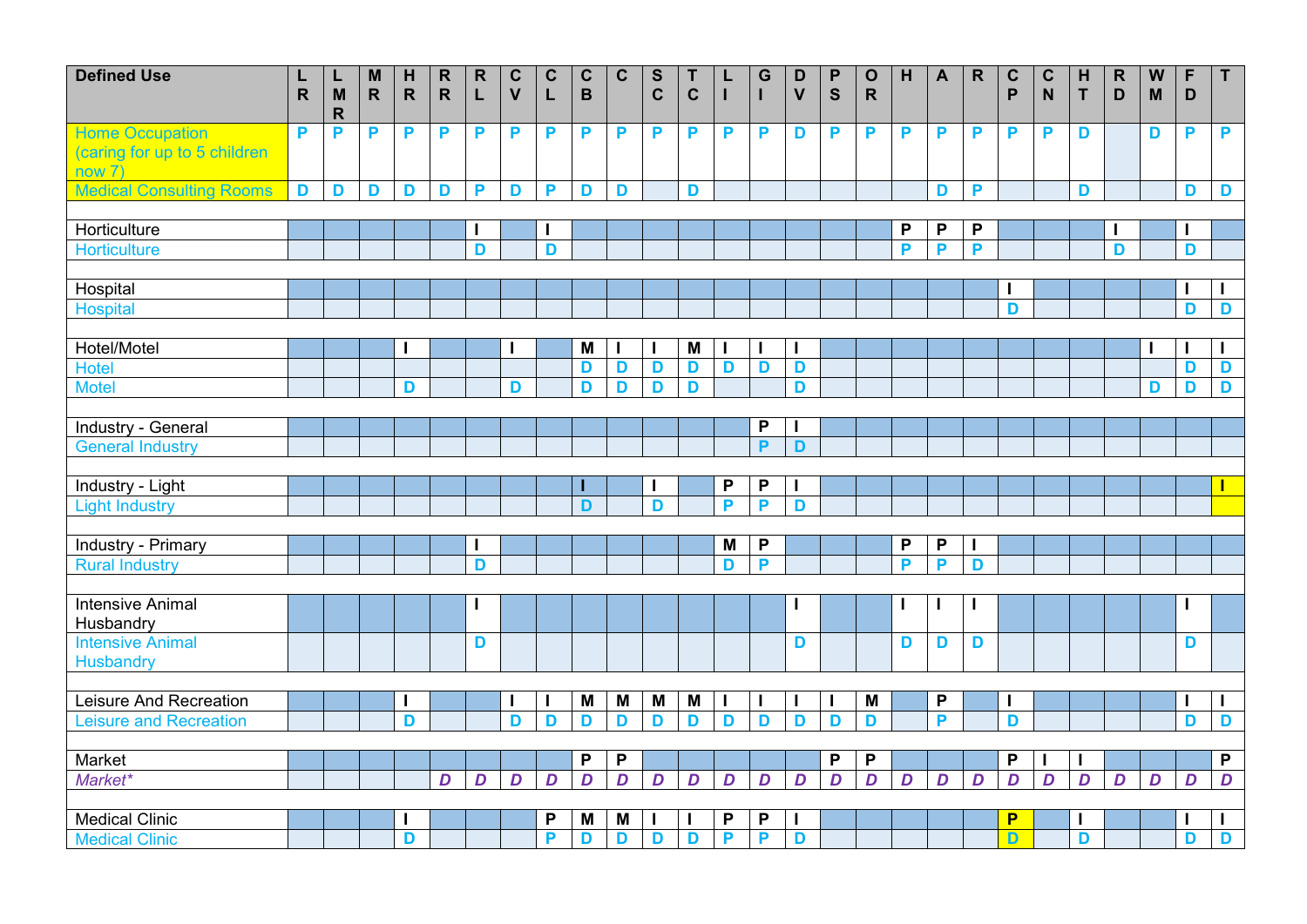| <b>Defined Use</b>                | $\mathsf{R}$ | L<br>M       | M<br>$\mathsf{R}$ | H<br>$\mathsf{R}$ | $\mathsf{R}$<br>$\mathsf{R}$ | $\mathsf{R}$<br>L | $\mathbf C$<br>$\mathbf v$ | $\mathbf C$<br>L | $\mathbf C$<br>$\overline{B}$ | $\mathbf C$    | $\mathbf S$<br>$\mathbf C$ | T<br>$\mathbf C$ |    | G                | D<br>$\mathbf v$ | $\mathsf{P}$<br>S | $\mathbf O$<br>$\mathsf{R}$ | H      | $\overline{\mathsf{A}}$ | $\mathsf{R}$ | $\mathbf C$<br>P | $\mathbf C$<br>N | H<br>T       | $\mathbf R$<br>D | W<br>M | F<br>D         | $\mathsf{T}$     |
|-----------------------------------|--------------|--------------|-------------------|-------------------|------------------------------|-------------------|----------------------------|------------------|-------------------------------|----------------|----------------------------|------------------|----|------------------|------------------|-------------------|-----------------------------|--------|-------------------------|--------------|------------------|------------------|--------------|------------------|--------|----------------|------------------|
|                                   |              | $\mathsf{R}$ |                   |                   |                              |                   |                            |                  |                               |                |                            |                  |    |                  |                  |                   |                             |        |                         |              |                  |                  |              |                  |        |                |                  |
| Motor Body Works                  |              |              |                   |                   |                              |                   |                            |                  |                               |                |                            |                  | P  | $\mathsf{P}$     | I                |                   |                             |        |                         |              |                  |                  |              |                  |        |                | T                |
| <b>Motor Body Works</b>           |              |              |                   |                   |                              |                   |                            |                  | D                             |                | D                          |                  | P  | P                | D                |                   |                             |        |                         |              |                  |                  |              |                  |        |                | D                |
|                                   |              |              |                   |                   |                              |                   |                            |                  |                               |                |                            |                  |    |                  |                  |                   |                             |        |                         |              |                  |                  |              |                  |        |                |                  |
| <b>Motor Repair Station</b>       |              |              |                   |                   |                              |                   |                            |                  |                               |                |                            |                  | P  | P                |                  |                   |                             |        |                         |              |                  |                  |              |                  |        |                | $\mathbf{I}$     |
| <b>Motor Repair Station</b>       |              |              |                   |                   |                              |                   |                            |                  | D                             | D              | D                          |                  | P  | P                | D                |                   |                             |        |                         |              |                  |                  |              |                  |        |                | D                |
|                                   |              |              |                   |                   |                              |                   |                            |                  |                               |                |                            |                  |    |                  |                  |                   |                             |        |                         |              |                  |                  |              |                  |        |                |                  |
| <b>Nightclub Entertainment</b>    |              |              |                   |                   |                              |                   |                            |                  | M                             |                |                            |                  |    |                  |                  |                   |                             |        |                         |              |                  |                  |              |                  |        |                |                  |
| Venue                             |              |              |                   |                   |                              |                   |                            |                  |                               |                |                            |                  |    |                  |                  |                   |                             |        |                         |              |                  |                  |              |                  |        |                |                  |
| <b>Nightclub Entertainment</b>    |              |              |                   |                   | D                            | D                 | D                          | D                | D                             | D              | D                          | D                | D  | D                | D                | D                 | D                           | D      | D                       | D            | D                | D                | D            | D                | D      | D              | D                |
| Venue*                            |              |              |                   |                   |                              |                   |                            |                  |                               |                |                            |                  |    |                  |                  |                   |                             |        |                         |              |                  |                  |              |                  |        |                |                  |
|                                   |              |              |                   |                   |                              |                   |                            |                  |                               |                |                            |                  |    |                  |                  |                   |                             |        |                         |              |                  |                  |              |                  |        |                |                  |
| Office                            |              |              |                   |                   |                              |                   |                            |                  | M                             | M              |                            |                  |    |                  | I                |                   |                             |        |                         |              |                  |                  | ı            |                  |        |                | T                |
| <b>Office</b>                     |              |              |                   |                   |                              |                   |                            | D                | D                             | D              | D                          | D                | D  | D                | D                |                   |                             |        |                         |              |                  |                  | D            |                  |        | D              | D                |
|                                   |              |              |                   |                   |                              |                   |                            |                  |                               |                |                            |                  |    |                  |                  |                   |                             |        |                         |              |                  |                  |              |                  |        |                |                  |
| Passenger Terminal                |              |              |                   |                   |                              |                   |                            |                  |                               |                |                            |                  | M  |                  |                  |                   |                             |        |                         |              |                  |                  |              |                  |        |                | L                |
| <b>Passenger Terminal</b>         |              |              |                   |                   |                              |                   |                            |                  | D                             |                | D                          | D                | D  | D                | D                |                   |                             |        |                         |              | D                |                  |              |                  |        |                | D                |
|                                   |              |              |                   |                   |                              |                   |                            |                  |                               |                |                            |                  |    |                  |                  |                   |                             |        |                         |              |                  |                  |              |                  |        |                |                  |
| <b>Place of Assembly</b>          |              |              |                   |                   |                              |                   |                            |                  | M                             |                |                            |                  |    |                  |                  |                   |                             |        |                         |              |                  |                  |              |                  |        |                |                  |
| Place of Assembly*                |              |              |                   |                   | D                            | D                 | D                          | D                | D                             | $\overline{D}$ | D                          | D                | D  | $\boldsymbol{D}$ | D                | $\boldsymbol{D}$  | D                           | D      | D                       | D            | D                | D                | D            | D                | D      | D              | $\boldsymbol{D}$ |
|                                   |              |              |                   |                   |                              |                   |                            |                  |                               |                |                            |                  |    |                  |                  |                   |                             |        |                         |              |                  |                  |              |                  |        |                |                  |
| Place of Worship                  |              |              |                   |                   |                              |                   |                            | P                | M                             |                |                            |                  |    |                  |                  |                   |                             |        | H                       |              | P                |                  | $\mathbf{I}$ |                  |        |                | P                |
| <b>Place of Worship</b>           |              |              |                   | D                 |                              |                   | D                          | P                | D                             | D              | D                          | D                | D  | D                |                  |                   |                             |        | D                       | D            | P                |                  | D            |                  |        | D              | $\overline{P}$   |
|                                   |              |              |                   |                   |                              |                   |                            |                  |                               |                |                            |                  |    |                  |                  |                   |                             |        |                         |              |                  |                  |              |                  |        |                |                  |
| <b>Plant Nursery</b>              |              |              |                   |                   |                              |                   |                            |                  |                               |                |                            |                  | P  |                  |                  |                   |                             | P<br>P | P                       | P            | ı                |                  |              |                  |        |                | $\mathbf{I}$     |
| <b>Plant Nursery</b>              |              |              |                   |                   | D                            | D                 |                            | D                | D                             | D              | D                          | D                | P  | D                |                  |                   |                             |        | P                       | P            | D                |                  |              | D                | D      | D              | D                |
|                                   |              |              |                   |                   |                              |                   |                            |                  |                               |                |                            |                  |    |                  |                  |                   |                             |        |                         |              |                  |                  |              |                  |        |                |                  |
| <b>Promotion Sign</b>             |              |              |                   |                   |                              |                   | Đ                          | Đ                | D                             | D              | D                          | Đ                | D. | Đ                | Đ                | $\Box$            | ₽                           |        |                         |              | D                |                  |              | Đ                | D      | D              | $\mathsf D$      |
|                                   |              |              |                   |                   |                              |                   |                            |                  |                               |                |                            |                  |    |                  |                  |                   |                             |        |                         |              |                  |                  |              |                  |        |                |                  |
| <b>Recycling Depot</b>            |              |              |                   |                   |                              |                   |                            |                  |                               |                |                            |                  | M  | P<br>P           |                  |                   |                             |        |                         |              |                  |                  |              |                  |        |                | H                |
| <b>Recycling Depot</b>            |              |              |                   |                   |                              |                   |                            |                  |                               |                |                            |                  | D  |                  | D                |                   |                             |        |                         |              | D                |                  |              |                  |        |                | D                |
|                                   |              |              |                   |                   |                              |                   |                            |                  |                               |                |                            |                  |    |                  |                  |                   |                             |        |                         |              |                  |                  |              |                  |        |                |                  |
| <b>Renewable Energy Facility</b>  |              |              |                   |                   |                              |                   |                            |                  |                               |                |                            |                  |    |                  |                  |                   |                             |        | $\mathbf{I}$            |              |                  |                  |              |                  |        |                | $\mathbf{I}$     |
| <b>Renewable Energy Facility*</b> |              |              |                   |                   | D                            | $\boldsymbol{D}$  | D                          | D                | D                             | D              | D                          | D                | D  | $\overline{D}$   | D                | $\overline{D}$    | D                           | D      | D                       | D            | $\overline{D}$   | $\boldsymbol{D}$ | D            | $\overline{D}$   | D      | $\overline{D}$ | D                |
|                                   |              |              |                   |                   |                              |                   |                            |                  |                               |                |                            |                  |    |                  |                  |                   |                             |        |                         |              |                  |                  |              |                  |        |                |                  |
| <b>Residential Care Facility</b>  |              |              |                   |                   |                              |                   |                            | P                | M                             |                |                            |                  |    |                  |                  |                   |                             |        |                         |              | P                |                  |              |                  |        |                | $\mathbf{I}$     |
| <b>Supporting</b>                 | D            | D            | D                 | D                 | D                            | D                 |                            | P                | D                             | D              | D                          |                  |    |                  |                  |                   |                             |        |                         | D            | P                |                  |              |                  |        | D              | D                |
| <b>Accommodation</b>              |              |              |                   |                   |                              |                   |                            |                  |                               |                |                            |                  |    |                  |                  |                   |                             |        |                         |              |                  |                  |              |                  |        |                |                  |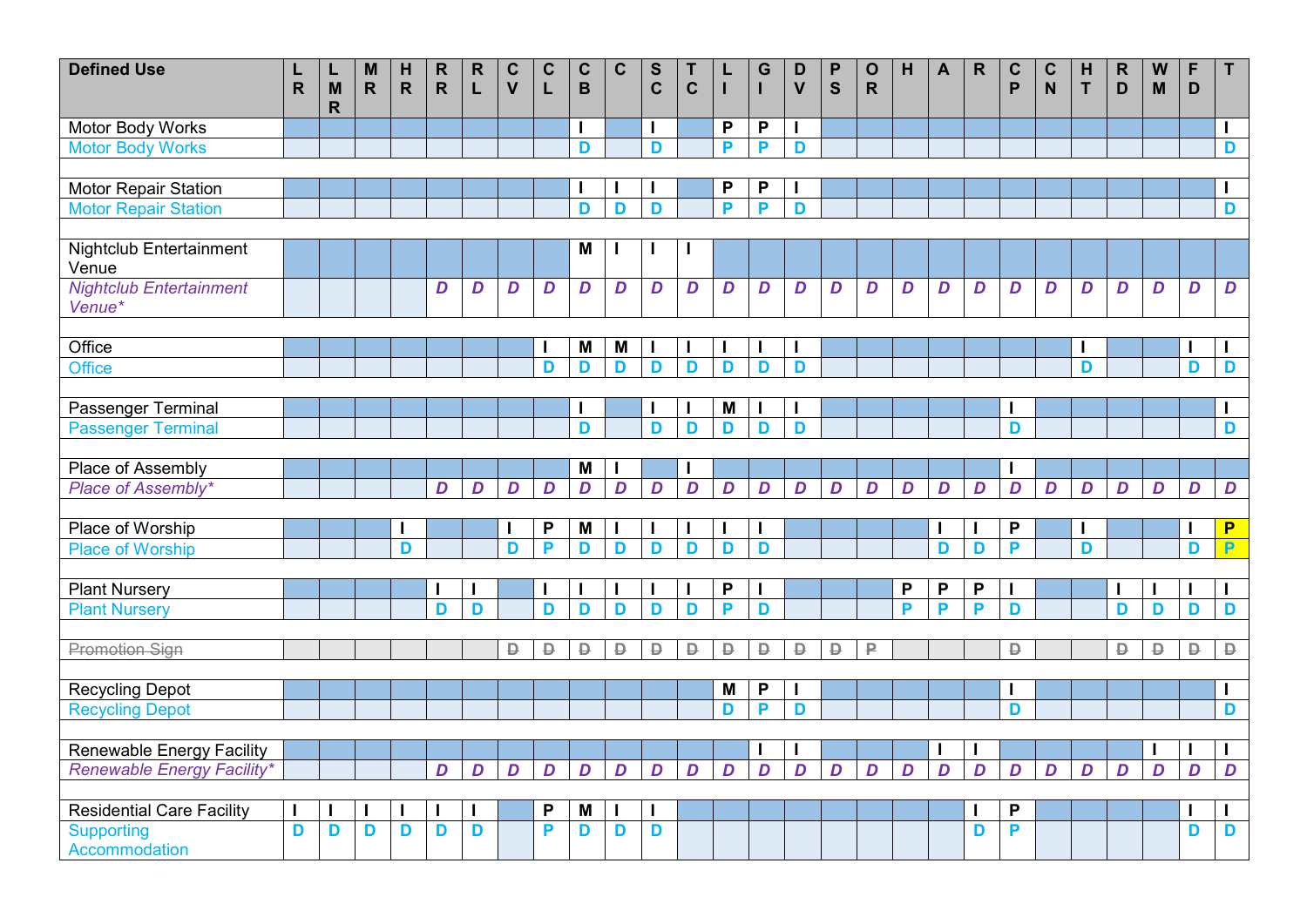| <b>Defined Use</b>               | L<br>$\mathsf{R}$ | L<br>M      | M<br>$\mathsf{R}$ | H<br>$\mathsf{R}$ | $\mathsf{R}$<br>$\mathsf{R}$ | ${\sf R}$<br>L | $\mathbf C$<br>$\mathbf v$ | $\mathbf C$<br>L | $\mathbf C$<br>B | $\mathbf C$ | S<br>$\mathbf C$ | T<br>$\mathbf C$ |                  | G<br>т           | D<br>$\mathbf v$ | $\boldsymbol{\mathsf{P}}$<br>S | $\mathbf{o}$<br>$\mathsf{R}$ | H | $\mathbf{A}$   | $\mathsf{R}$     | $\mathbf C$<br>P | $\mathbf C$<br>N | H<br>$\mathbf{T}$ | $\mathsf{R}$<br>D | W<br>M | F<br>D | $\mathsf{T}$     |
|----------------------------------|-------------------|-------------|-------------------|-------------------|------------------------------|----------------|----------------------------|------------------|------------------|-------------|------------------|------------------|------------------|------------------|------------------|--------------------------------|------------------------------|---|----------------|------------------|------------------|------------------|-------------------|-------------------|--------|--------|------------------|
|                                  |                   | $\mathbf R$ |                   |                   |                              |                |                            |                  |                  |             |                  |                  |                  |                  |                  |                                |                              |   |                |                  |                  |                  |                   |                   |        |        |                  |
| Retail Agricultural Stall        |                   |             |                   |                   |                              | P              |                            | P                |                  |             |                  |                  |                  |                  |                  |                                |                              | P | P              | $\mathsf{P}$     |                  |                  |                   |                   |        |        |                  |
| <b>Retail Agricultural Stall</b> |                   |             |                   |                   |                              | P              |                            | P                |                  |             |                  |                  |                  |                  |                  |                                |                              | P | P              | P                |                  |                  |                   | D                 |        | D      |                  |
|                                  |                   |             |                   |                   |                              |                |                            |                  |                  |             |                  |                  |                  |                  |                  |                                |                              |   |                |                  |                  |                  |                   |                   |        |        |                  |
| Rooming Accommodation            |                   |             |                   |                   |                              |                |                            |                  | M                |             |                  | M                |                  |                  |                  |                                |                              | M | M              |                  |                  |                  |                   |                   |        |        |                  |
| <b>Hostel</b>                    |                   |             |                   | D                 |                              |                | D                          | D                | D                | D           | D                | D                |                  |                  | D                |                                |                              |   | D              |                  |                  |                  | D                 |                   | D      |        | D                |
|                                  |                   |             |                   |                   |                              |                |                            |                  |                  |             |                  |                  |                  |                  |                  |                                |                              |   |                |                  |                  |                  |                   |                   |        |        |                  |
| <b>Service Station</b>           |                   |             |                   |                   |                              |                |                            |                  |                  |             |                  |                  |                  | M                | ٠                |                                |                              |   |                |                  |                  |                  |                   |                   |        |        |                  |
| <b>Service Station</b>           |                   |             |                   |                   |                              |                |                            |                  | D                | D           | D                | D                | D                | D                | D                |                                |                              |   |                |                  |                  |                  |                   |                   |        | D      | D                |
|                                  |                   |             |                   |                   |                              |                |                            |                  |                  |             |                  |                  |                  |                  |                  |                                |                              |   |                |                  |                  |                  |                   |                   |        |        |                  |
| Shop                             |                   |             |                   |                   |                              |                |                            | P                | M                | M           |                  | M                |                  |                  |                  |                                |                              |   |                |                  |                  |                  |                   |                   |        |        |                  |
| <b>Shopping Centre</b>           |                   |             |                   |                   |                              |                |                            |                  |                  |             | I                |                  |                  |                  |                  |                                |                              |   |                |                  |                  |                  |                   |                   |        |        |                  |
| <b>Shop</b>                      |                   |             |                   |                   |                              |                | D                          | P                | D                | D           | D                | D                | D                | D                | D                |                                | D                            |   |                |                  |                  | D                | D                 |                   |        | D      | D                |
|                                  |                   |             |                   |                   |                              |                |                            |                  |                  |             |                  |                  |                  |                  |                  |                                |                              |   |                |                  |                  |                  |                   |                   |        |        |                  |
| <b>Showroom Sales</b>            |                   |             |                   |                   |                              |                |                            |                  |                  |             | $\mathsf{P}$     |                  | P                |                  | I                |                                |                              |   |                |                  |                  |                  |                   |                   |        |        |                  |
| <b>Showroom Sales</b>            |                   |             |                   |                   |                              |                |                            |                  | D                | D           | P                |                  | P                | D                | D                |                                |                              |   |                |                  |                  |                  |                   |                   |        |        | D                |
| <b>Stables</b>                   |                   |             |                   |                   |                              |                |                            |                  |                  |             |                  |                  |                  |                  |                  |                                |                              |   | P              | P                |                  |                  |                   |                   |        |        |                  |
| <b>Stables</b>                   |                   |             |                   |                   |                              | D              |                            | D                |                  |             |                  |                  |                  |                  |                  |                                | D                            | D | D              | D                |                  |                  |                   | D                 | D      |        |                  |
|                                  |                   |             |                   |                   |                              |                |                            |                  |                  |             |                  |                  |                  |                  |                  |                                |                              |   |                |                  |                  |                  |                   |                   |        |        |                  |
| Telecommunications               | п                 |             | H                 |                   | H                            |                |                            |                  |                  |             |                  |                  |                  |                  |                  |                                |                              |   | ı              |                  |                  |                  |                   |                   |        |        |                  |
| Facility                         |                   |             |                   |                   |                              |                |                            |                  |                  |             |                  |                  |                  |                  |                  |                                |                              |   |                |                  |                  |                  |                   |                   |        |        |                  |
| <b>Telecommunications</b>        |                   |             |                   |                   | D                            | D              | D                          | D                | $\boldsymbol{D}$ | D           | D                | $\boldsymbol{D}$ | $\boldsymbol{D}$ | $\boldsymbol{D}$ | D                | $\boldsymbol{D}$               | $\boldsymbol{D}$             | D | D              | $\boldsymbol{D}$ | D                | $\boldsymbol{D}$ | D                 | $\boldsymbol{D}$  | D      | D      | $\boldsymbol{D}$ |
| Facility*                        |                   |             |                   |                   |                              |                |                            |                  |                  |             |                  |                  |                  |                  |                  |                                |                              |   |                |                  |                  |                  |                   |                   |        |        |                  |
|                                  |                   |             |                   |                   |                              |                |                            |                  |                  |             |                  |                  |                  |                  |                  |                                |                              |   |                |                  |                  |                  |                   |                   |        |        |                  |
| <b>Transport Terminal</b>        |                   |             |                   |                   |                              |                |                            |                  |                  |             | ı                |                  | P                | P                | I                |                                |                              |   | I              |                  |                  |                  |                   |                   |        |        | H                |
| <b>Transport Terminal</b>        |                   |             |                   |                   |                              |                |                            |                  |                  |             | D                |                  | P                | P                | D                |                                |                              | D | D              | D                |                  |                  |                   |                   |        |        | D                |
|                                  |                   |             |                   |                   |                              |                |                            |                  |                  |             |                  |                  |                  |                  |                  |                                |                              |   |                |                  |                  |                  |                   |                   |        |        |                  |
| <b>Vehicle Sales And Hire</b>    |                   |             |                   |                   |                              |                |                            |                  |                  |             | M                |                  | P                | P                | H                |                                |                              |   |                |                  |                  |                  |                   |                   |        |        | $\mathbf{I}$     |
| <b>Vehicle Sales and Hire</b>    |                   |             |                   |                   |                              |                |                            |                  | D                | D           | D                | D                | P                | P                | D                |                                |                              |   |                |                  |                  |                  |                   |                   |        |        | D                |
|                                  |                   |             |                   |                   |                              |                |                            |                  |                  |             |                  |                  |                  |                  |                  |                                |                              |   |                |                  |                  |                  |                   |                   |        |        |                  |
| <b>Veterinary Clinic</b>         |                   |             |                   |                   |                              |                |                            |                  |                  |             | H                |                  |                  | P                |                  |                                |                              |   | P              |                  |                  |                  |                   |                   |        |        | $\mathbf{I}$     |
| <b>Veterinary Clinic</b>         |                   |             |                   |                   |                              | D              |                            |                  | D                | D           | D                |                  | D                | P                |                  |                                |                              |   | $\overline{P}$ | D                | D                |                  |                   |                   |        | D      | D                |
|                                  |                   |             |                   |                   |                              |                |                            |                  |                  |             |                  |                  |                  |                  |                  |                                |                              |   |                |                  |                  |                  |                   |                   |        |        |                  |
| Warehouse                        |                   |             |                   |                   |                              |                |                            |                  |                  |             | M<br>D           |                  | P<br>P           | P<br>P           | M                |                                |                              |   | P<br>P         |                  |                  |                  |                   |                   |        |        | $\mathbf{I}$     |
| Warehouse                        |                   |             |                   |                   |                              |                |                            |                  |                  |             |                  |                  |                  |                  | D                |                                |                              |   |                |                  |                  |                  |                   |                   |        |        | D                |